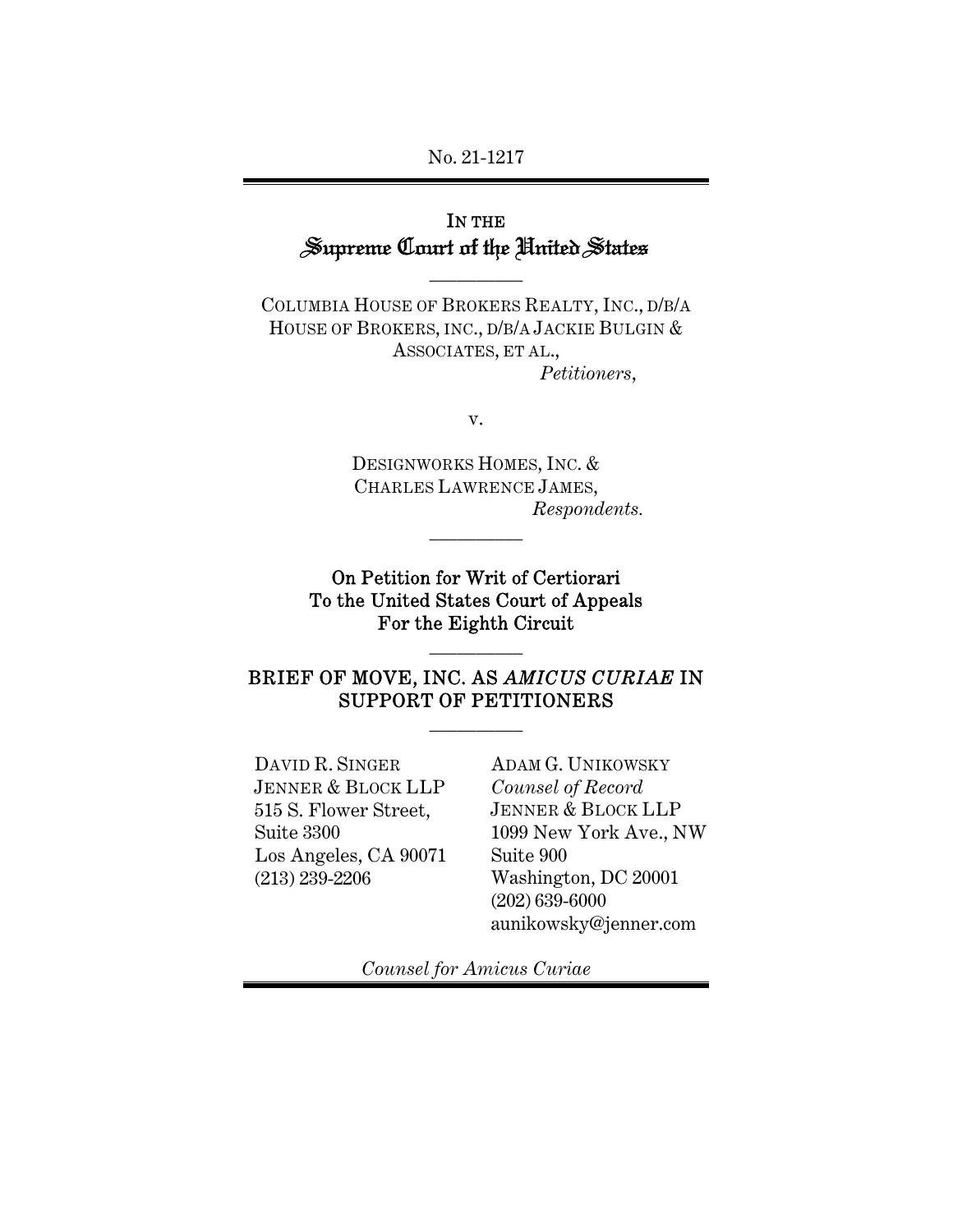# QUESTION PRESENTED

Whether floor plans constitute "pictures, paintings, photographs, or other pictorial representations" of an architectural work within the meaning of 17 U.S.C. § 120(a).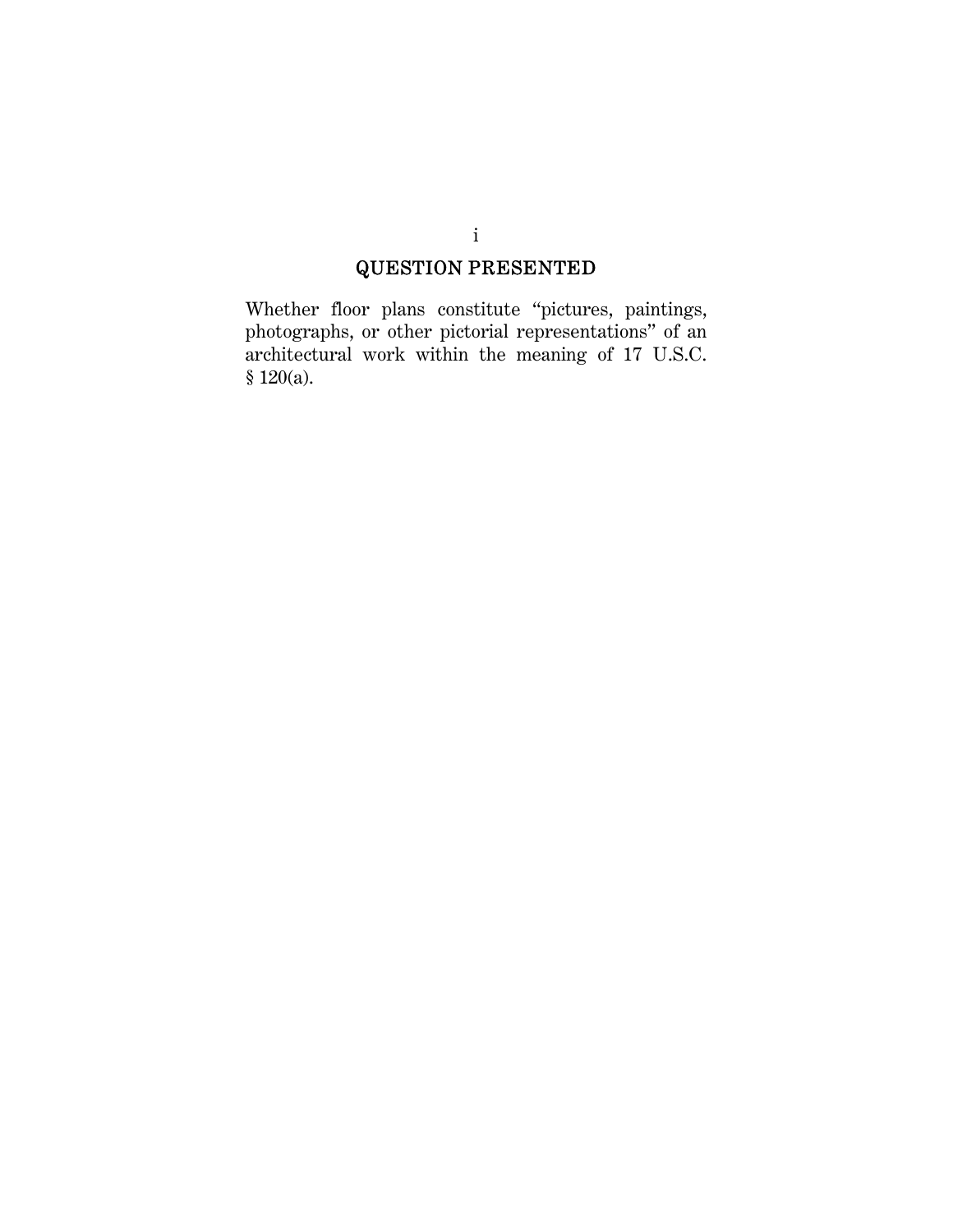# CORPORATE DISCLOSURE STATEMENT

Move, Inc. ("Move") is a subsidiary of News Corp. REA Group Limited owns more than 10% of Move's stock.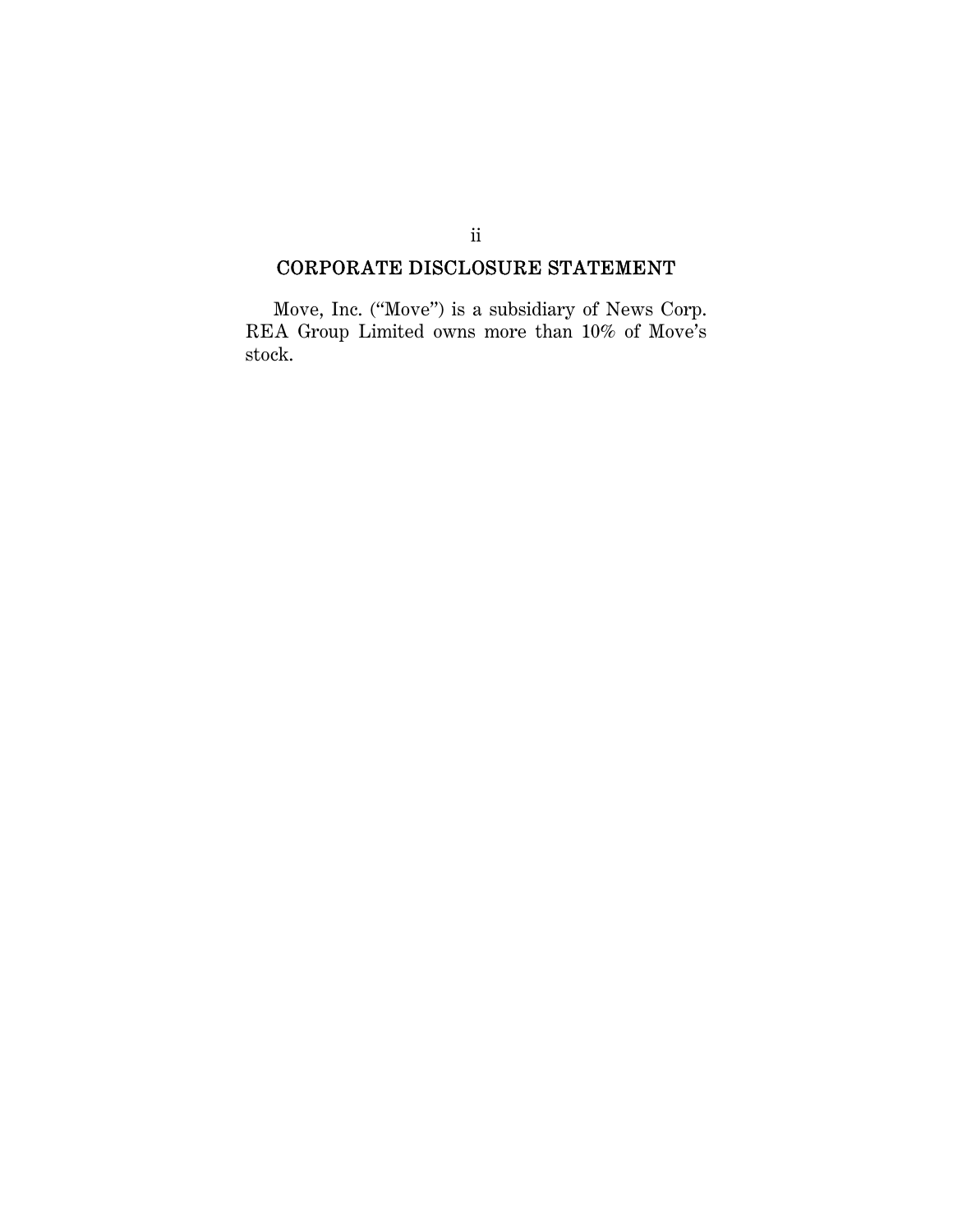# TABLE OF CONTENTS

|     | CORPORATE                                                               | <b>DISCLOSURE</b>                                                   |  |  |  |  |  |
|-----|-------------------------------------------------------------------------|---------------------------------------------------------------------|--|--|--|--|--|
|     |                                                                         |                                                                     |  |  |  |  |  |
|     |                                                                         |                                                                     |  |  |  |  |  |
|     |                                                                         |                                                                     |  |  |  |  |  |
|     |                                                                         |                                                                     |  |  |  |  |  |
| I.  |                                                                         | The Eighth Circuit's Decision is                                    |  |  |  |  |  |
|     | A.                                                                      | The Plain Text of Section 120(a)<br>Forecloses the Eighth Circuit's |  |  |  |  |  |
|     | <b>B.</b>                                                               | The Eighth Circuit's<br>Interpretation Conflicts with               |  |  |  |  |  |
| II. | Review is Warranted Because the<br>Eighth Circuit's Decision Will Cause |                                                                     |  |  |  |  |  |
|     | Α.                                                                      | Floor Plans Are Crucial<br>Resources for Prospective                |  |  |  |  |  |

iii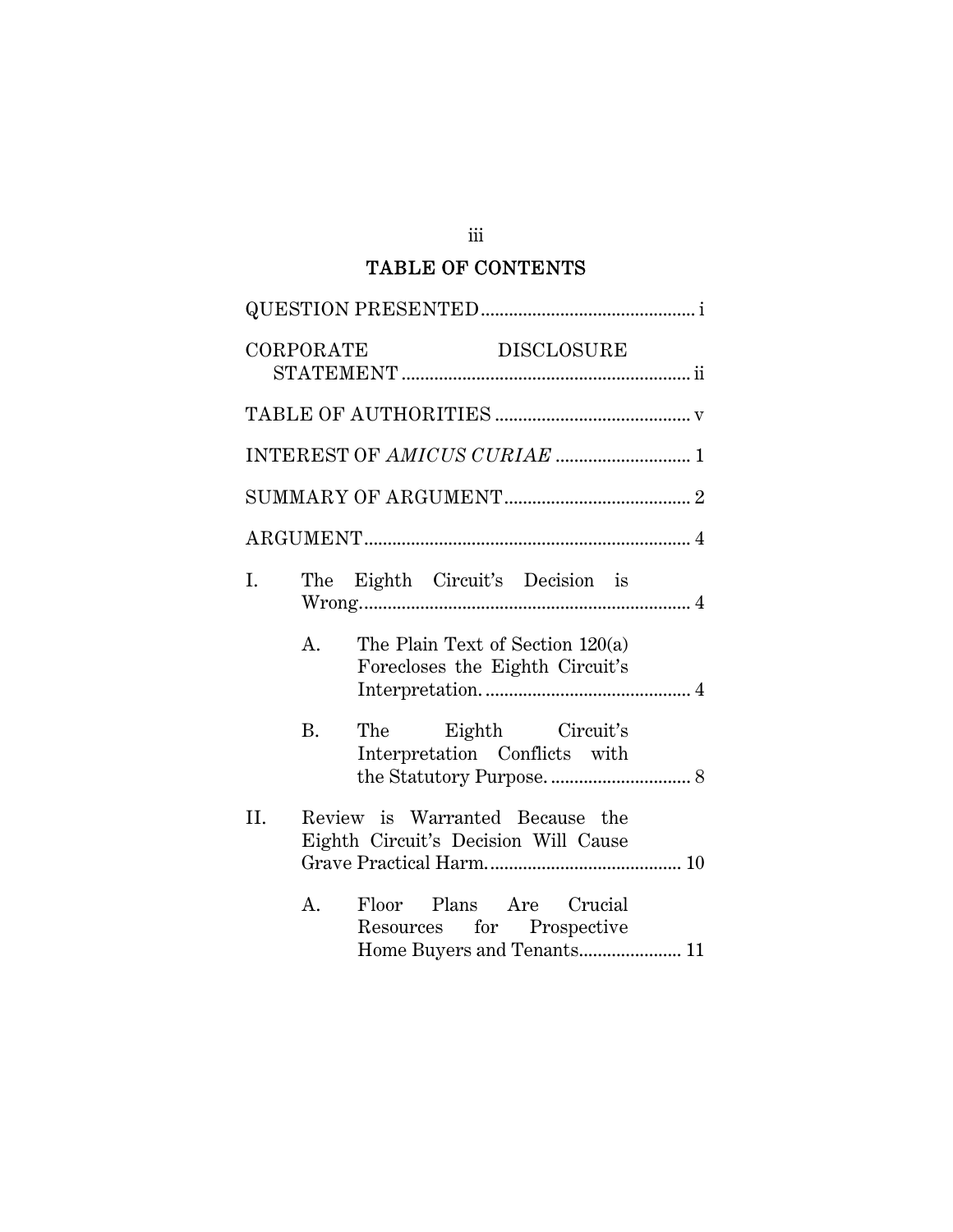|    | iv                                                                                                                |
|----|-------------------------------------------------------------------------------------------------------------------|
| В. | The Eighth Circuit's Decision<br>Will Impede the Housing<br>Market and Create Massive<br>Unexpected Liability for |
|    |                                                                                                                   |
| С. | The Eighth Circuit's Decision<br>Creates Uncertainty<br>on<br>Whether Interior Photographs                        |
|    |                                                                                                                   |
|    |                                                                                                                   |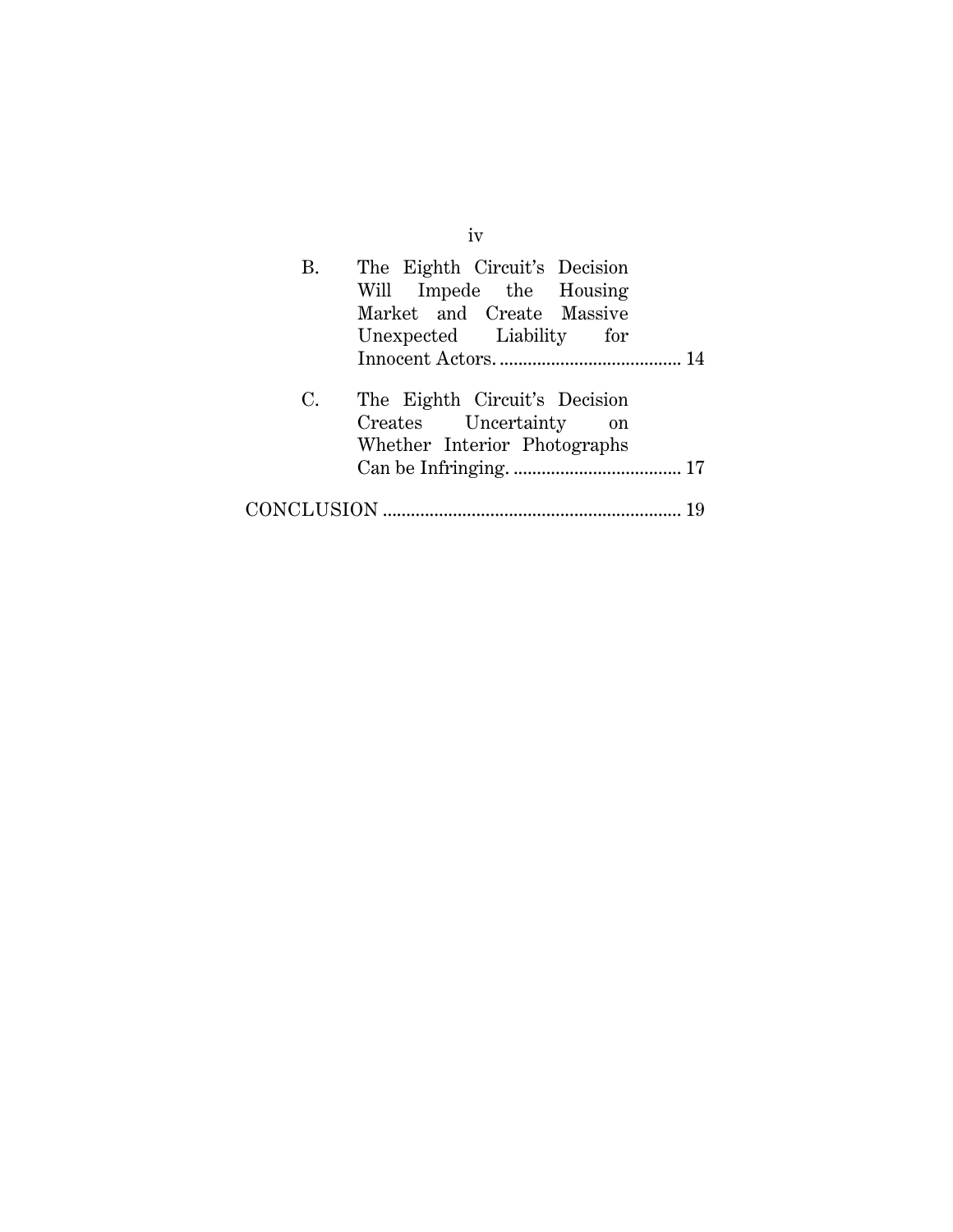# TABLE OF AUTHORITIES

v

# CASES

|  | Petrella v. Metro-Goldwyn-Mayer, Inc., |  |
|--|----------------------------------------|--|
|  |                                        |  |

# **STATUTES**

# LEGISLATIVE MATERIALS

| H.R. Rep. No. 101-735 (1990), as reprinted |  |  |
|--------------------------------------------|--|--|
|                                            |  |  |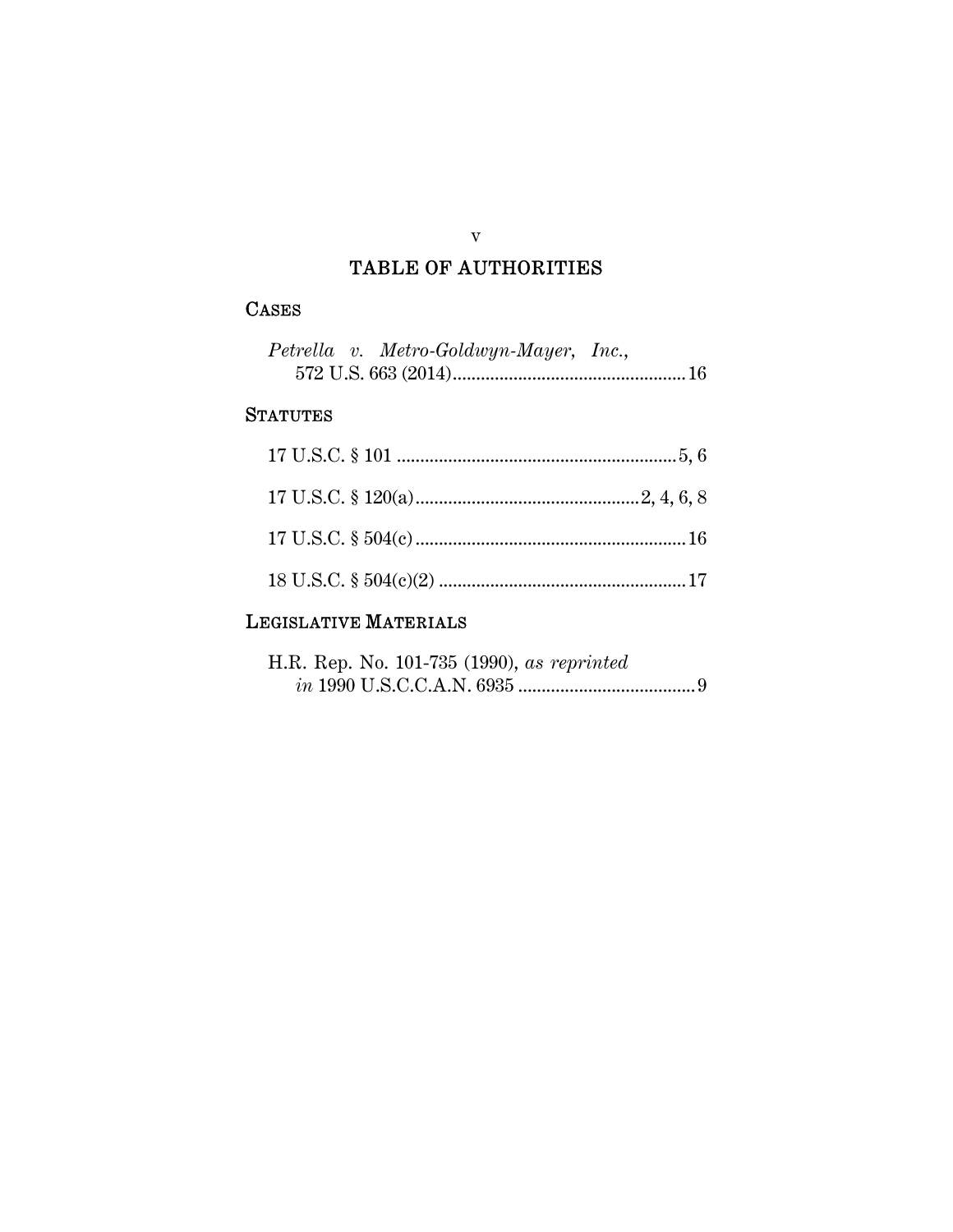#### INTEREST OF *AMICUS CURIAE*<sup>1</sup>

Move, Inc. ("Move") provides real estate information, tools and professional expertise across a family of websites and mobile experiences for consumers and real estate professionals. The Move network includes Realtor.com©, a tool for home buyers, sellers, landlords, and tenants which contains a comprehensive set of for-sale and for-rent listings. It also includes Avail, a platform that provides online tools for landlords and tenants to navigate all aspects of the rental process, including listings, rental applications, leases, monthly rent payments, and maintenance tickets.

Real estate listings on Realtor.com© frequently include floor plans. Floor plans are particularly common for new construction and for rental properties, but they may appear in any real estate listing. The Eighth Circuit's decision may induce sellers and agents to remove floor plans from real estate listings, thus reducing the utility of those listings to prospective homeowners and tenants. In addition, the Eighth Circuit's decision may expose users of Move's platform—both on the sell side and on the buy side—to

<sup>1</sup> Pursuant to this Court's Rule 37.2(a), *amicus* timely notified all parties of its intention to file this brief. Counsel for all parties have consented to the filing of this *amicus* brief. Pursuant to this Court's Rule 37.6, *amicus* states that this brief was not authored in whole or in part by counsel for any party, and that no person or entity other than *amicus* or its counsel made a monetary contribution intended to fund the preparation or submission of this brief.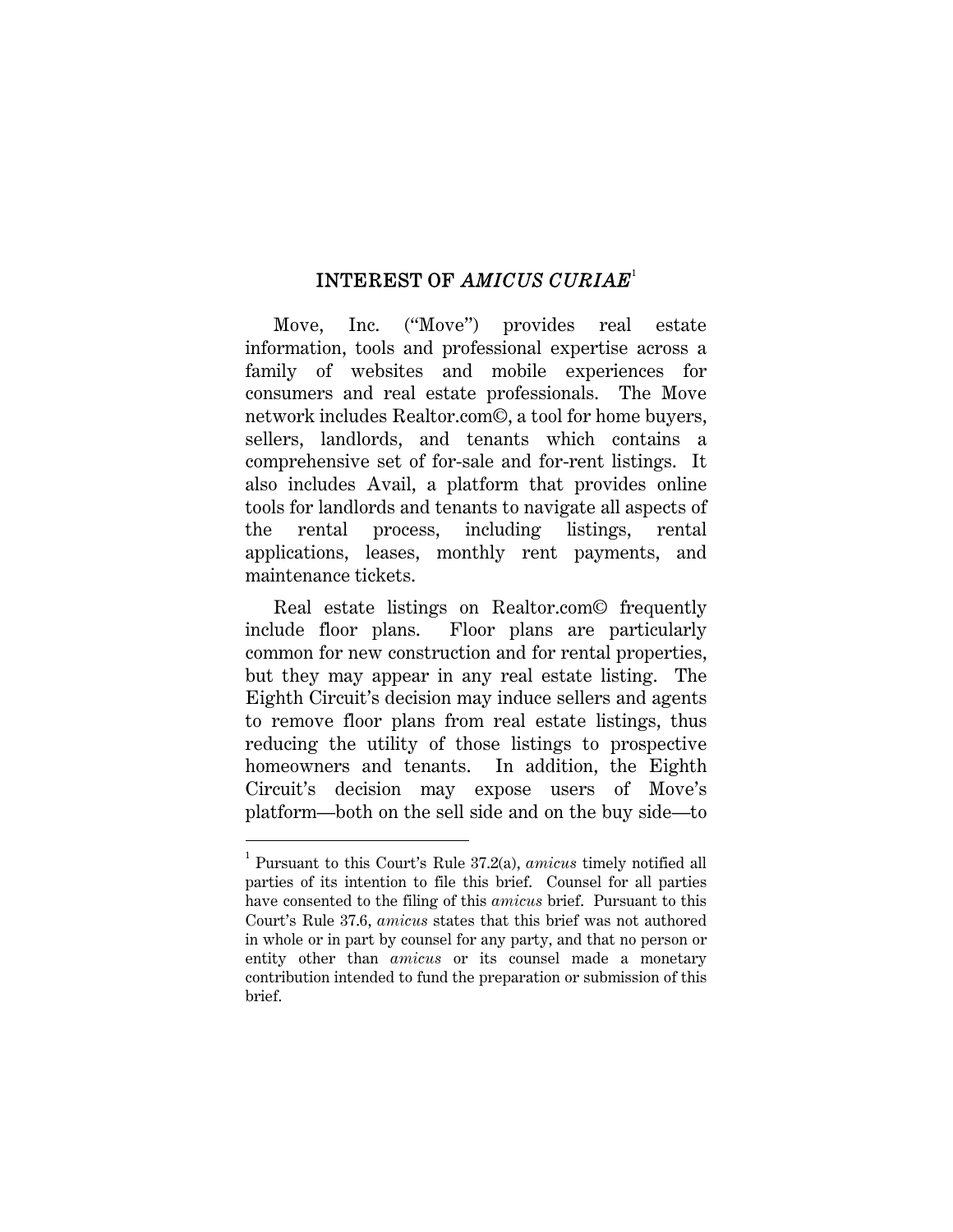unpredictable copyright infringement liability for the innocuous act of uploading or downloading a floor plan. Although Realtor.com© does not itself post floor plans or engage in potentially infringing activities, the Eighth Circuit's decision may lead to Move receiving takedown notices under the Digital Millennium Copyright Act. Further, Move has an interest in ensuring that its platforms are valuable for those who use it. Therefore, Move has a strong interest in ensuring that the Eighth Circuit's decision is reversed.

#### SUMMARY OF ARGUMENT

The Eighth Circuit reached the remarkable conclusion that people who create their own floor plans of their own houses infringe the architect's copyright. That holding is irreconcilable with the statutory text, is disconnected from the purposes of copyright law, and will yield catastrophic consequences.

Under the Copyright Act, "[t]he copyright in an architectural work that has been constructed does not include the right to prevent the making, distributing, or public display of pictures, paintings, photographs, or other pictorial representations of the work, if the building in which the work is embodied is located in or ordinarily visible from a public place." 17 U.S.C. § 120(a). As a textual matter, this case is easy: a floor plan is either a "picture," or an "other pictorial representation," of an architectural work.

The Eighth Circuit did not explain how the words "picture" and "pictorial representation" could somehow exclude a floor plan. Instead, it believed that delicate negative inferences from separate provisions of the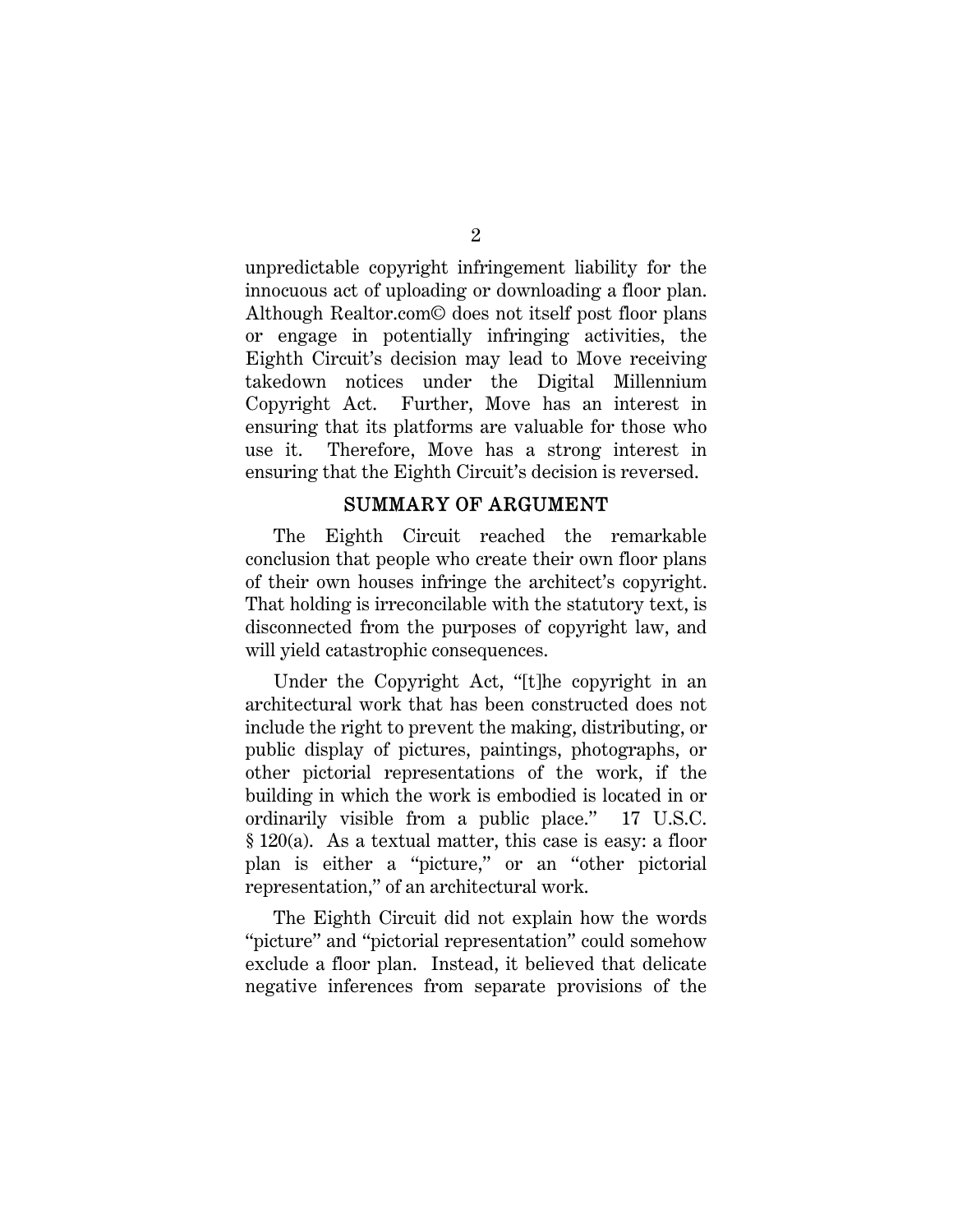Copyright Act required altering the plain meaning of "picture" and "pictorial representation." Even assuming it is ever permissible to rewrite a statute in this manner, none of the purported contextual clues supported the Eighth Circuit's interpretation in the slightest. Indeed, several of the Eighth Circuit's interpretive leaps were positively bizarre, such as its assumption that "photographs" are invariably created for artistic rather than functional purposes. Really?

The Eighth Circuit gave no reason its interpretation would advance the Copyright Act's purposes, and none exists. Copyright protects the public interest by ensuring that authors have an incentive to create works, while also safeguarding the public's ability to engage in fair use of those works. But the Eighth Circuit's decision does not incentivize creative works: no one designs a building based on the expectation of an income stream when home owners create floor plans, and floor plans do not compete in the same market as houses. Nor is the public interest served if homeowners are forbidden from drawing floor plans of their own homes.

The Eighth Circuit's decision will gravely harm the real estate market. Floor plans are often instrumental in listings for new homes and regularly appear in listings for existing homes, especially rental listings. Floor plans allow prospective homeowners and renters to get a sense of the overall configuration of the home and determine whether their furniture will fit. They convey purely factual, utilitarian information that is necessary to home buyers.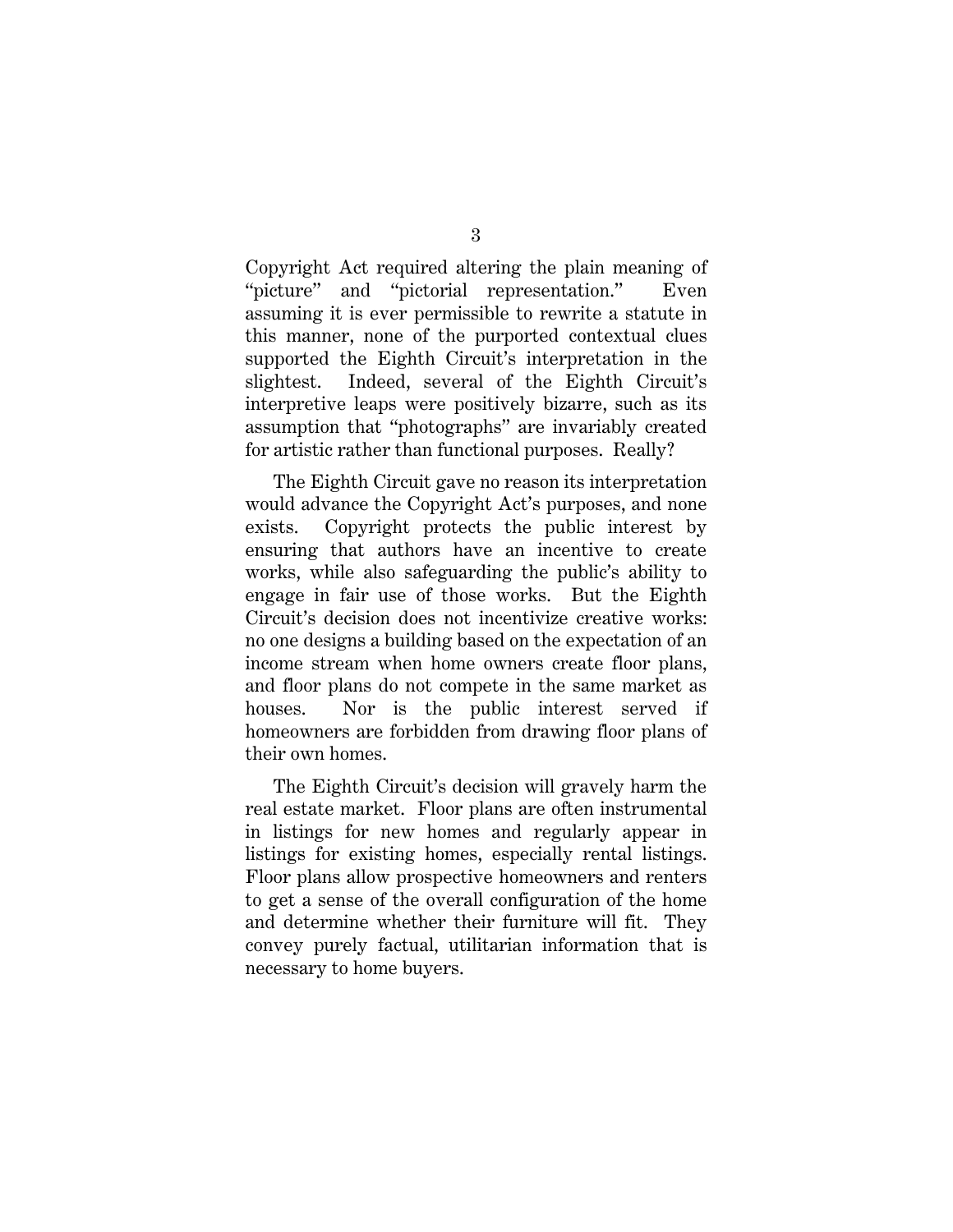If the Eighth Circuit's opinion stands, sellers and agents will pull floor plans off the Internet, which benefits no one. And all market participants—sellers and buyers, landlords and tenants—face the risk of massive, unpredictable copyright liability for the innocuous act of preparing or sharing a floor plan of their homes. The Court should grant certiorari and reverse.

#### ARGUMENT

#### I. The Eighth Circuit's Decision is Wrong.

This Court should grant certiorari because the Eighth Circuit's decision is indefensible. The Copyright Act could not be clearer that the copyright on an architectural work does not extend to a floor plan. Moreover, even the Eighth Circuit could not come up with a reason that Congress could have desired that outcome. The Court should not condone a decision that *both* nullifies a statute's plain terms *and* makes no sense.

### A. The Plain Text of Section 120(a) Forecloses the Eighth Circuit's Interpretation.

Under 17 U.S.C. § 120(a), "[t]he copyright in an architectural work that has been constructed does not include the right to prevent the making, distributing, or public display of pictures, paintings, photographs, or other pictorial representations of the work, if the building in which the work is embodied is located in or ordinarily visible from a public place." This provision unambiguously covers floor plans. A floor plan is pictorial—it is not, for instance, a written description of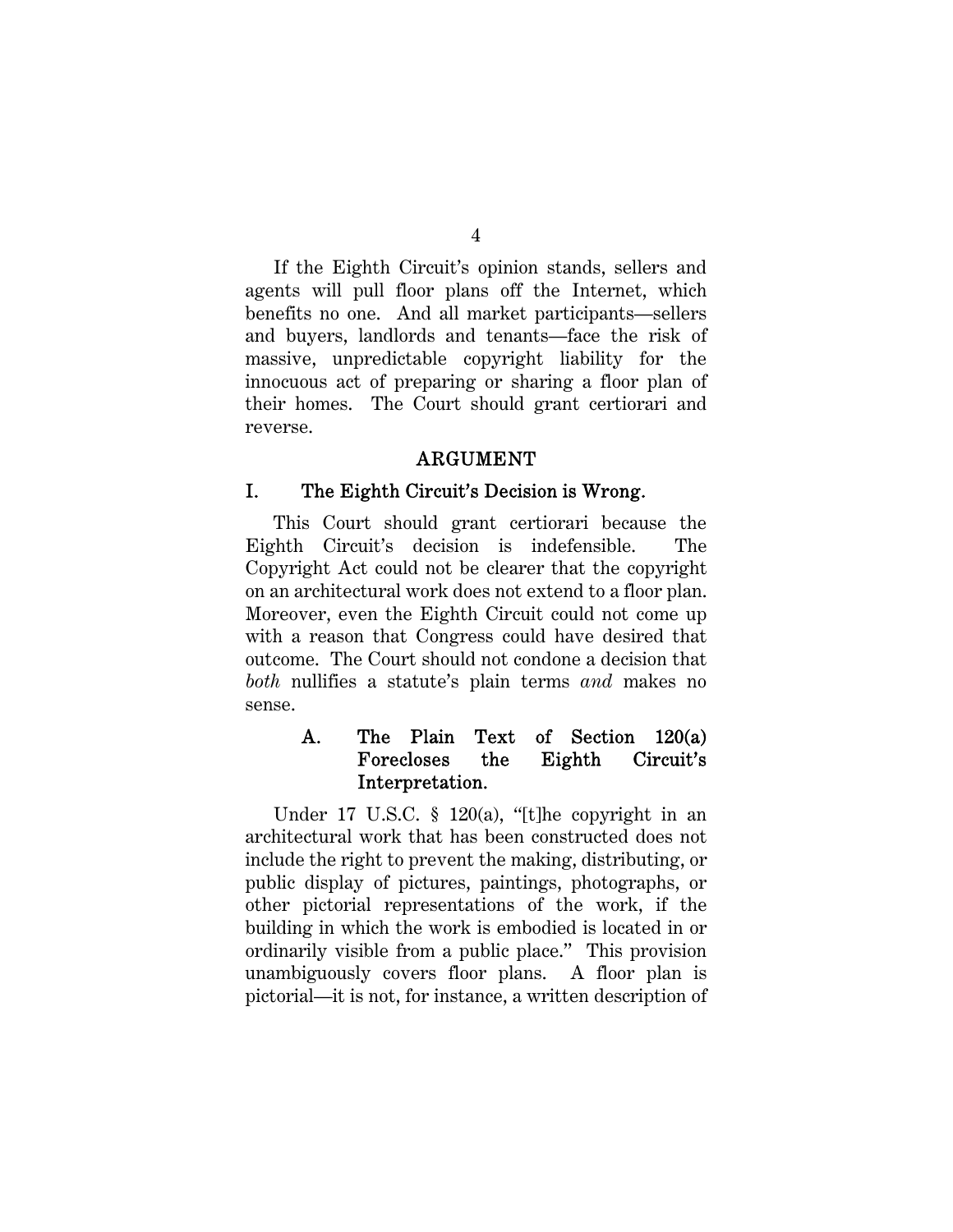a building. It represents the architectural work. Therefore, it is either a "picture," or an "other pictorial representation," of that work. End of case.

In what can generously be described as an understatement, the Eighth Circuit acknowledged that floor plans "might possibly fit within the … literal limits" of a "picture." Pet. App. 6a. And it acknowledged that "floorplans might possibly qualify as 'picturial representations' according to the contemporary definitions of those terms." Pet. App. 7a. The Eighth Circuit should have omitted the words "might possibly" from those sentences and ended its opinion without further analysis.

Instead, the Eighth Circuit proceeded to give several completely unpersuasive justifications for construing the statute to mean something it clearly does not say. The Eighth Circuit first pointed to 17 U.S.C. § 101, which defines "pictorial, graphic, and sculptural works" to include "technical drawings, including architectural plans." Pet. App. 6a. Because § 120(a) does not explicitly use the phrase "technical drawings, including architectural plans," the Eighth Circuit inferred that "other pictorial representations" excludes floor plans. Pet. App. 6a-7a.

This inference does not follow. The portion of § 101 on which the Eighth Circuit relied is an unrelated enactment that is worded differently and enacted at a different time for a different purpose. Any negative inference to be drawn from that phrasing is far too weak to overcome the plain text of § 120(a). Moreover, to the extent the definition of "[p]ictorial … works" sheds any light, it supports Petitioners'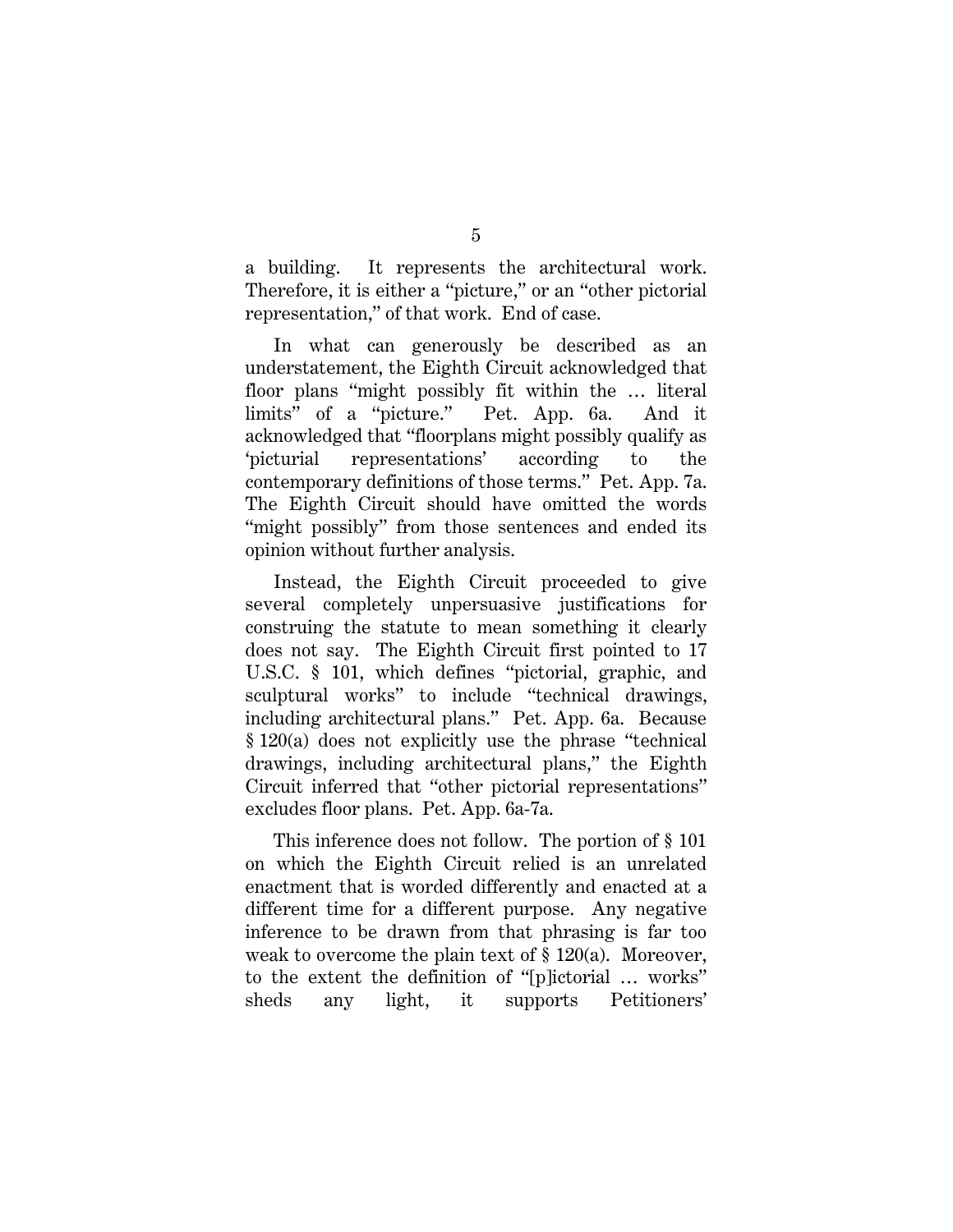interpretation—it states that "[p]ictorial … works" *includes* "technical drawings, including architectural plans," 17 U.S.C. § 101, which implies that technical drawings *are* "other pictorial representations" under 17 U.S.C. § 120(a).

Next, the Eighth Circuit noted that the statutory definition of "architectural work" states that the "design of a building" may be "embodied in" "architectural plans[] or drawings." Pet. App. 7a. This shows that if an architect creates architectural plans, then a competing architect cannot copy those architectural plans to create a similar building. This sheds no light on whether people may face infringement liability for creating floor plans of their own living rooms, bedrooms, and bathrooms.

Even less persuasive is the Eighth Circuit's reliance on the statutory definition of "work of visual art," which *excludes* "technical drawings." Pet. App. 7a. To the extent that provision has any relevance, it supports the exact opposite inference from what the Eighth Circuit drew. That definition shows that when Congress intends to *exclude* "technical drawings" from a general term, it states so clearly. 17 U.S.C. § 101. Hence, the absence of such an exclusion from  $\S$  120(a) shows that § 120(a) *does* encompass technical drawings, not that it *doesn't*.

Turning to Petitioners' argument regarding "other pictorial representations," the Eighth Circuit concluded that this phrase excludes "[f]loorplans" because they are "functional." Pet. App. 8a. The Eighth Circuit believed that "other pictorial representations" only encompasses pictorial representations made "for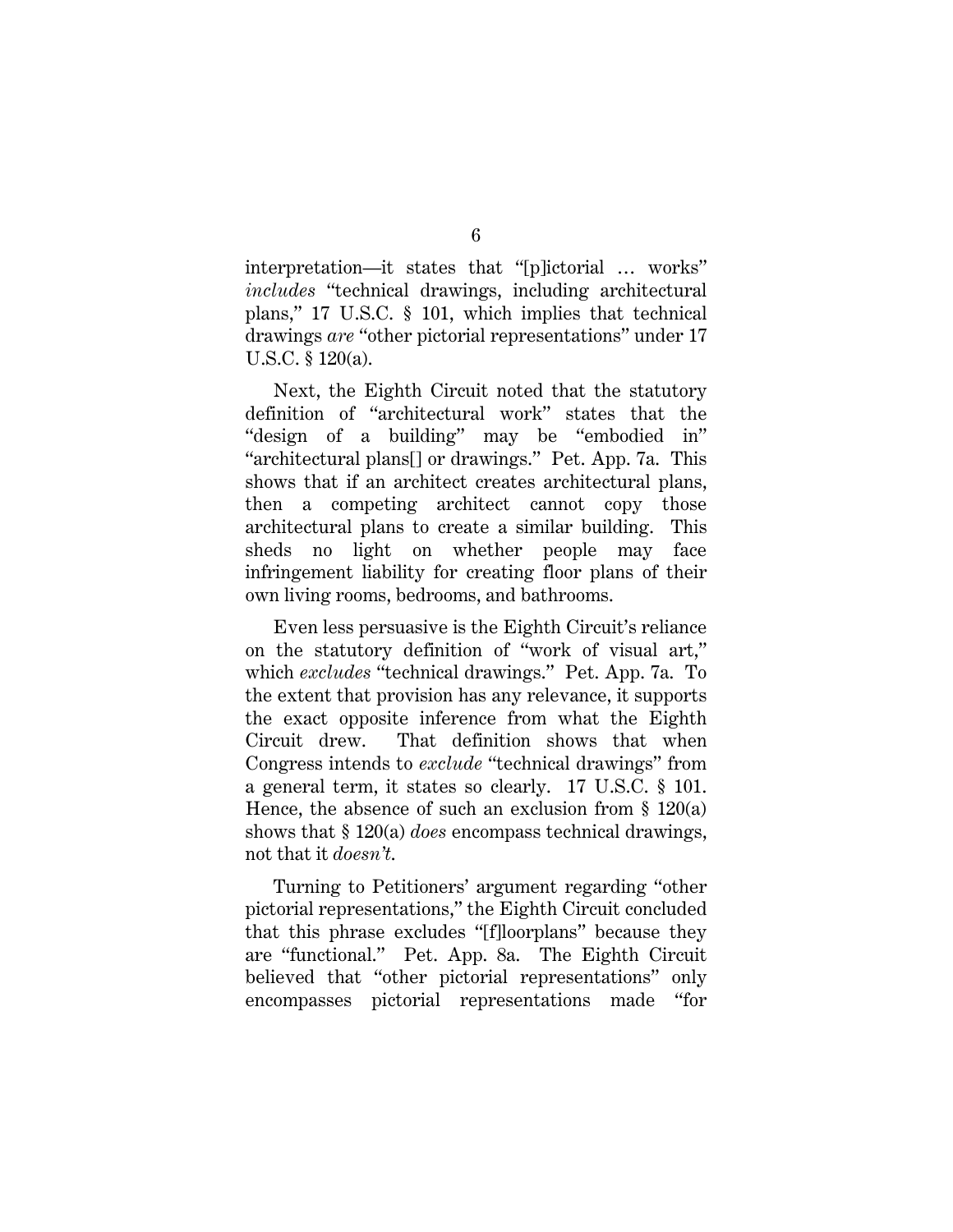artistic purposes." *Id.* This is because, in the Eighth Circuit's view, the enumerated items in  $$120(a)$ — "pictures, paintings, photographs"—are inherently made for artistic purposes. *See* Pet. App. 8a-10a.

*They are?* Paintings, perhaps. But many "photographs" are not created for artistic purposes. Indeed, a brief glance at the photo log of one's smartphone will confirm that the vast majority of photographs are not created for purposes of creating artwork. People take photos of dents on their cars, vaccine cards, shopping lists, items they are trying to sell, letters received in the mail, and street crossings where they parked, among innumerable others. Similarly, people take pictures of their home interior or exterior for functional purposes all the time, for appraisals, remodelings, to document damage or repairs, and countless other reasons.

In an effort to show that photographs are inherently artistic and floor plans are not, the Eighth Circuit contrasted a photograph of the Supreme Court taken from the Court's website with a floor plan of the Supreme Court. Pet. App. 9a. However, a professional photograph of perhaps the most beautiful building in Washington is not characteristic of the types of "photographs" covered by the statute. A better comparison would have been between a photograph of an empty room in a single-family house and a floor plan of that same room. There is no rational explanation for why copyright law would treat those two images differently.

The Eighth Circuit also expressed the concern that Petitioners' position would "render the specific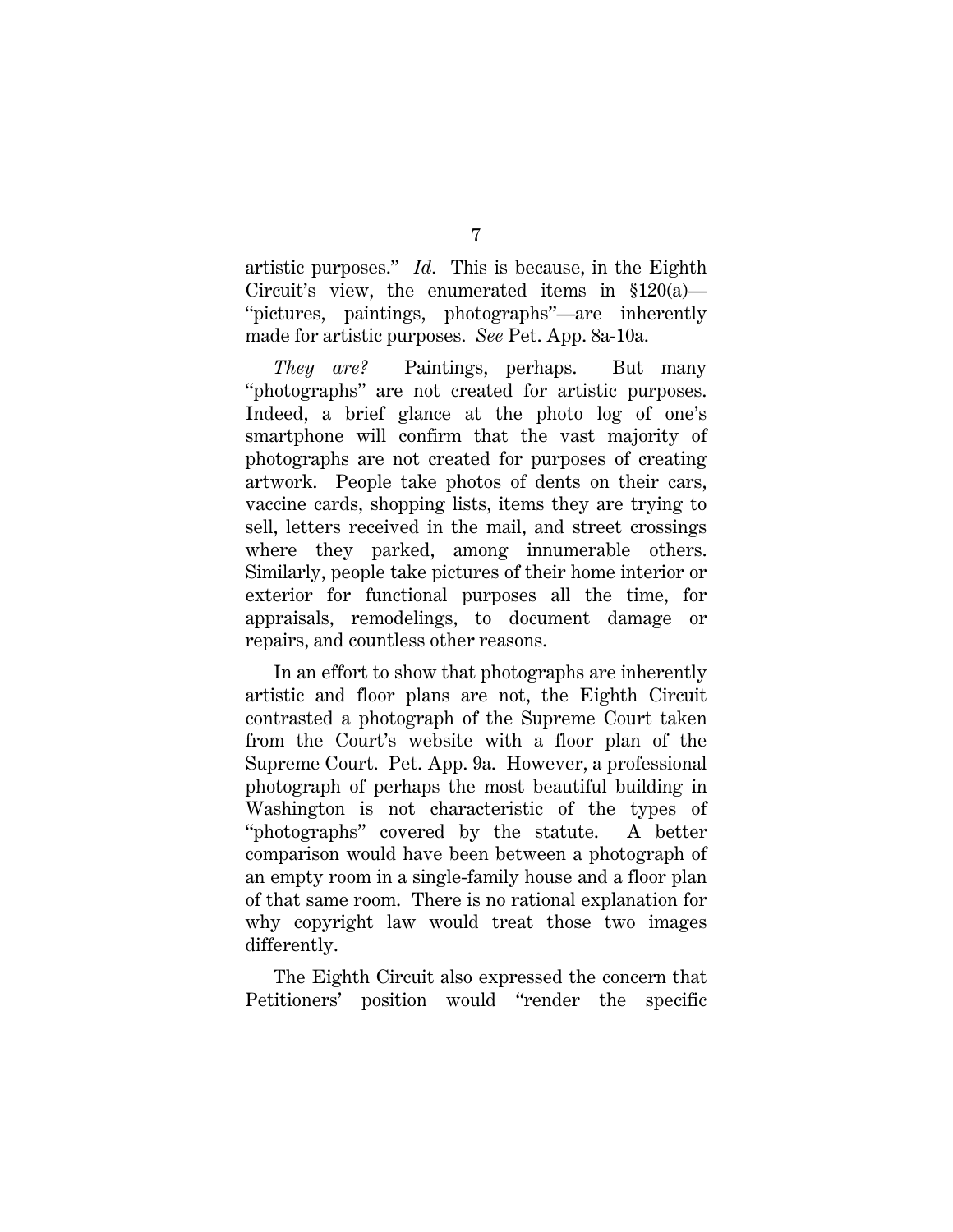enumerations superfluous." Pet. App. 10a. It would not. Assuming floor plans are not "pictures," Petitioners' position would ensure that "other pictorial representations" is *not* superfluous because it would cover, well, floor plans. It is the Eighth Circuit's view that would render "other pictorial representations" an empty category.

The Eighth Circuit "glean[ed] one more clue from the statutory text": Section 120(a) applies when the building is visible from a public place. Pet. App. 10a. And so, the Eighth Circuit thought, floor plans are not covered because they cannot be created from outside a building. *Id.*

But what about pictures, paintings, and photographs? The statute, by its terms, covers all pictures, paintings, and photographs, not only those created outside a building. Hence, Congress anticipated that *some* interior images would be covered. Why not interior floor plans?

The Eighth Circuit should have interpreted "pictorial representations" to mean what it means. Floor plans are "pictorial representations" and are therefore categorically non-infringing.

### B. The Eighth Circuit's Interpretation Conflicts with the Statutory Purpose.

There is no rational explanation for banning people from creating floor plans of their living rooms, bedrooms, and bathrooms. The purpose of copyright law is to create an incentive for people to create original works. For architects, that incentive is protected by a copyright on the building itself, not to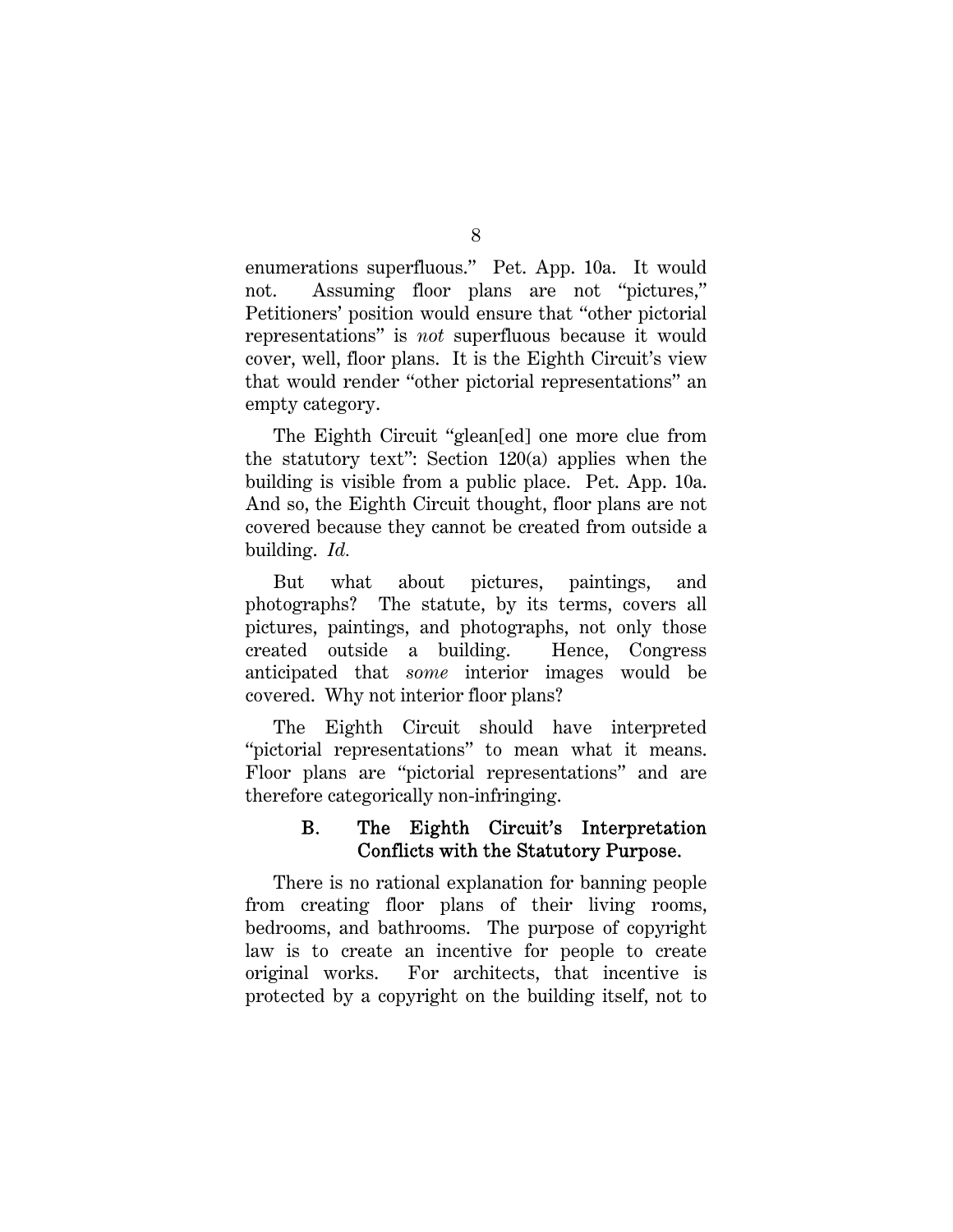mention the payment by whoever commissioned the building. No architect designs a building in reliance on a future income stream from hapless homeowners who naively think they can create floor plans of their own houses.

Copyright law protects creators from unfair competition by people who copy their work and take advantage of their labors. That interest is a powerful justification for barring the creation of knock-off *buildings*—and, indeed, Congress has done just that. But it is not a justification for barring the creation of floor plans. No one chooses to buy a 2-D floor plan instead of hiring an architect to design a house.

Indeed, that is why §120(a) exempts pictures, photographs, and paintings: "These uses do not interfere with the normal exploitation of architectural works" and do not cause "harm to the copyright owner's market." H.R. Rep. No. 101-735, at 22 (1990), *as reprinted in* 1990 U.S.C.C.A.N. 6935, 6953. The exact same thing can be said about floor plans.

Exempting photographs and pictures but not floor plans leads to inexplicable outcomes. Under the Eighth Circuit's view, a homeowner can take a photograph of a room with a text box underneath describing the room's dimensions in prose. But a floor plan is off-limits. Why would that be?

The Eighth Circuit did not identify any rational justification for its approach. Instead, it declared that its task was to focus on "statutory interpretation" rather than "the best copyright policy." Pet. App. 14a (quotation marks omitted). This type of reasoning is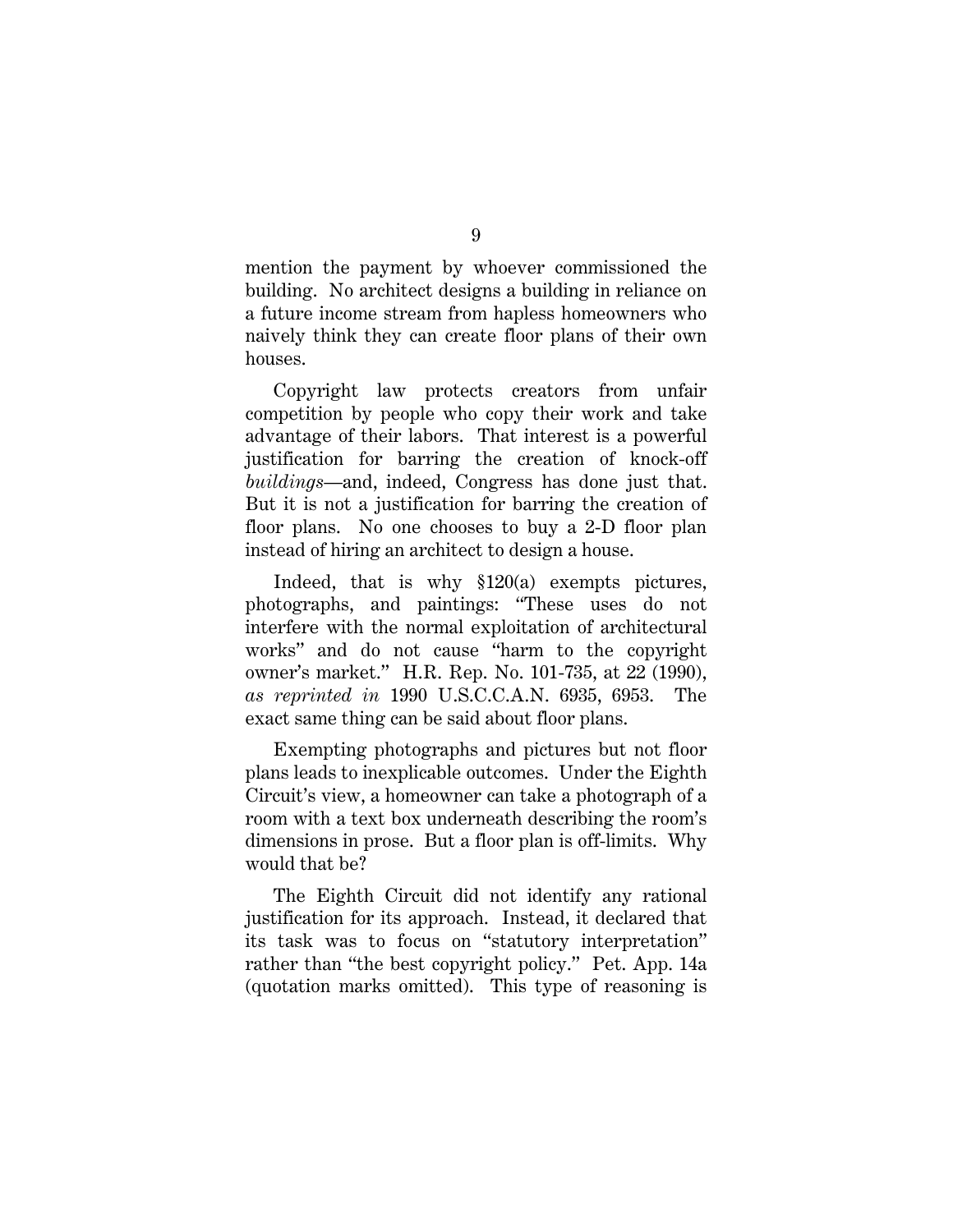defensible when courts stick to literal interpretations of statutes regardless of the harmful effects those interpretations may yield. But the Eighth Circuit did not stick to a literal interpretation. To the contrary, it unapologetically declared itself "unmoved by the argument that the floor plans fit within the literal definitions of 'pictures' and 'other pictorial representations.'" Pet. App. 11a. The Eighth Circuit's approach of adopting a *non-literal* interpretation for purposes of *creating* nonsensical outcomes—when simply following the text would avoid those outcomes has nothing to recommend it.

The Eighth Circuit urged Petitioners to "direct [their] argument to the political branches." Pet. App. 14a. The political branches have already been persuaded by Petitioners' argument. That is why Congress enacted a statute that plainly exempts Petitioners' activities from liability. Petitioners should not have to re-persuade Congress of that conclusion.

### II. Review is Warranted Because the Eighth Circuit's Decision Will Cause Grave Practical Harm.

In addition to being egregiously wrong, the Eighth Circuit's decision will cause serious practical harm if allowed to stand. This Court's review is urgently needed.

The Eighth Circuit's decision will have three primary practical consequences in real estate markets. First, sophisticated home sellers and landlords will be forced to pull floor plans off the Internet. This will make it harder for prospective home buyers and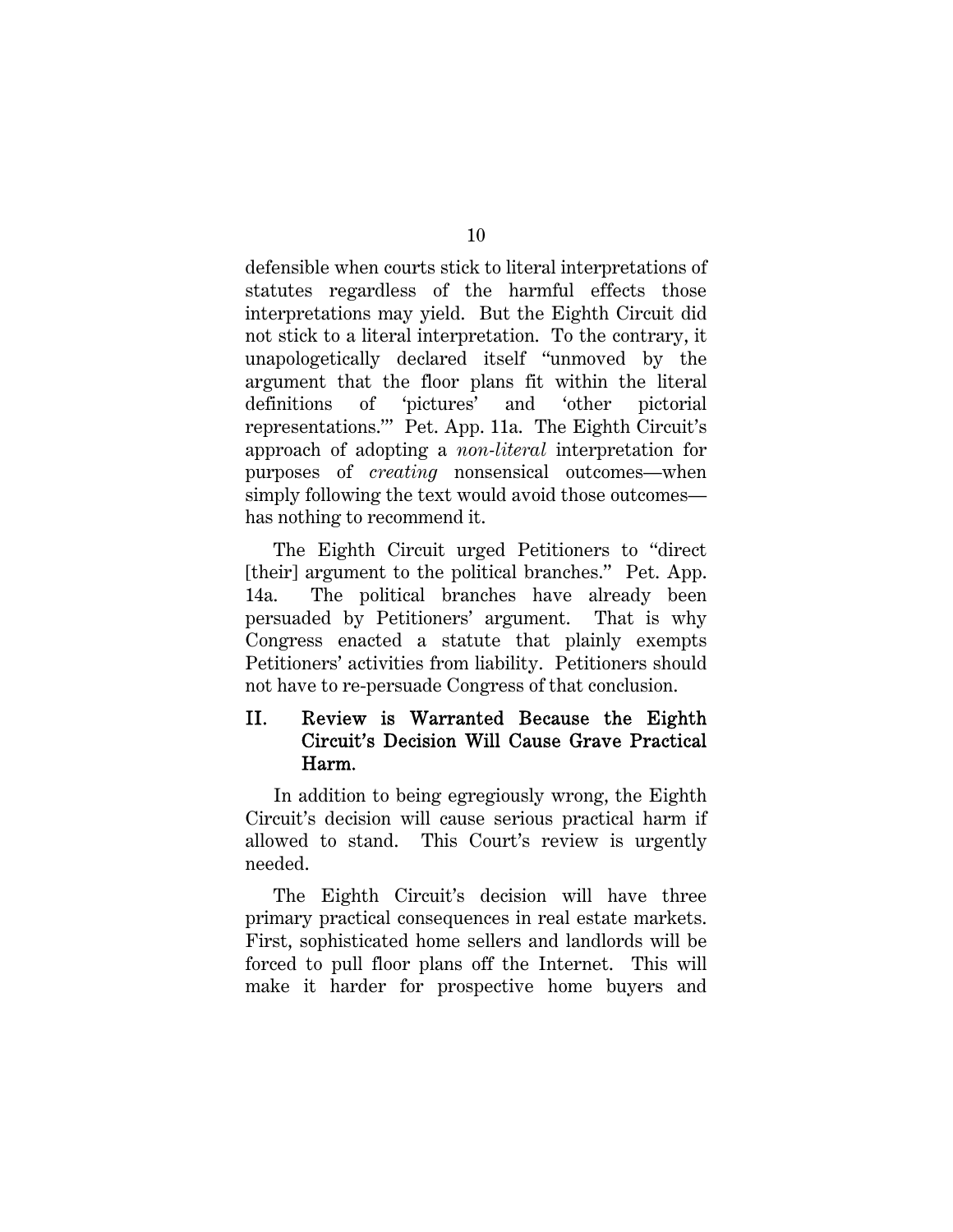tenants to find places to live (or to find the *right* places to live) and will increase the risk of confusion and deception. Second, people who do not retain sophisticated copyright lawyers, but merely want to sell, lease, buy, or rent a home, face the risk of lawsuits and statutory damages for engaging in conduct that is—to any ordinary person—totally innocuous. Third, anyone who has ever posted or downloaded a picture of a floor plan will face the risk of chilling retroactive liability, even if they promptly remove such floor plans in response to the Eighth Circuit's decision. By contrast, the Eighth Circuit's rule will have no counterveiling benefits but will instead be a random windfall for builders who have already been compensated for their work.

### A. Floor Plans Are Crucial Resources for Prospective Home Buyers and Tenants.

Millions of Americans buy or rent homes every year. Overwhelmingly, they start their search for a new home on the Internet. Sites like Realtor.com© are indispensable tools that allow sellers and buyers, landlords and tenants, to efficiently find each other. Prospective sellers and landlords use these sites to convey information about the location, features, and price of dwellings for sale or rent. Prospective homeowners and tenants use these sites to look at available inventory, analyze recent home purchases, contact real estate agents, and obtain all the information they need for navigating one of the most consequential transactions of their lives.

Indeed, for many home buyers and renters, Internet real estate listings provide the *sole* information about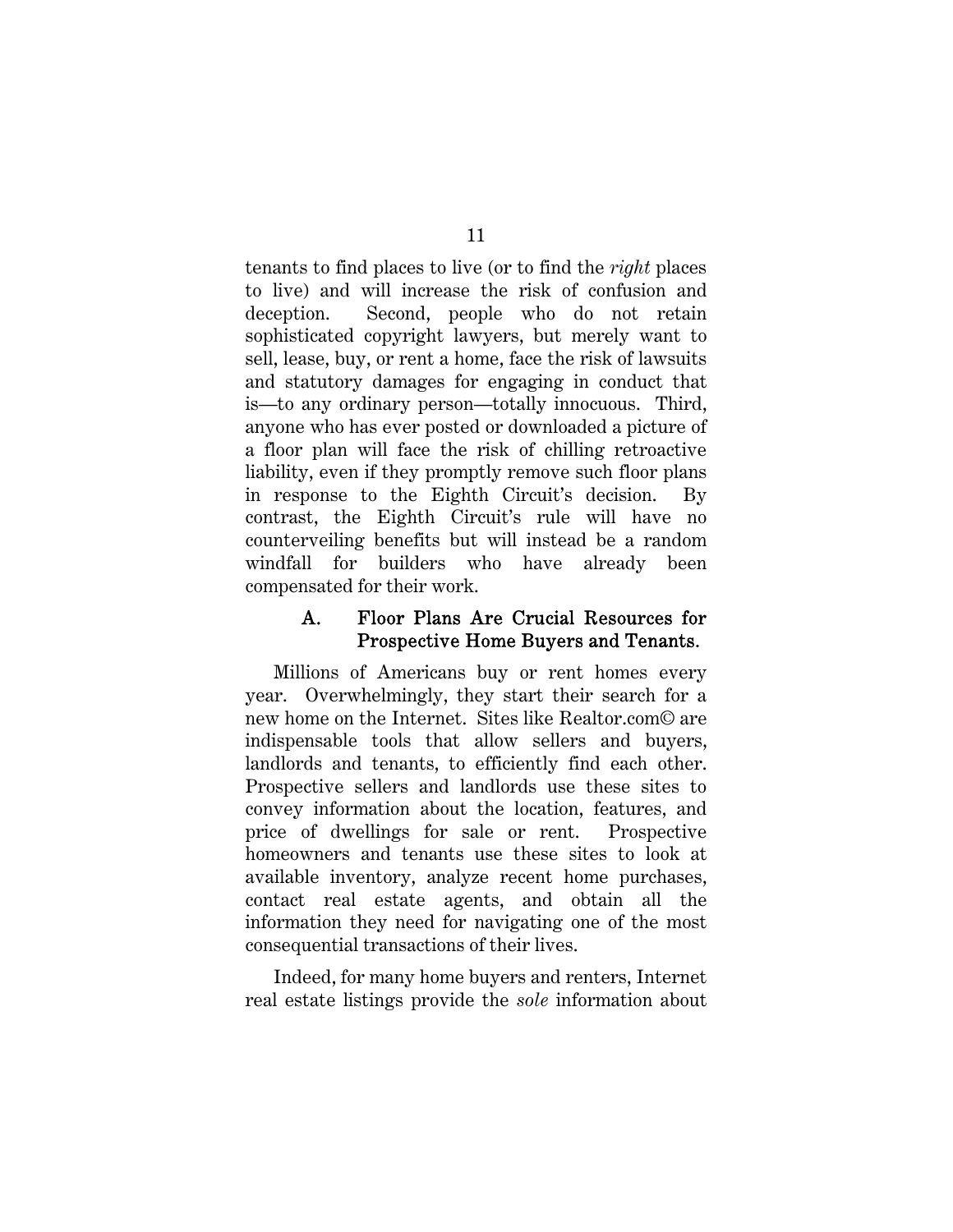their new home before they move in. A person moving to a new city may not have the time or money to travel to that new city for purposes of inspecting a new house or apartment, especially if the person is moving for a temporary period. Or, in a period where house inventories are low, a prospective buyer may have to make an immediate offer to have any chance of obtaining a house in a desirable area—even before having the opportunity to tour the house in person.

Real estate listings regularly include floor plans. Between 2021 and 2022, approximately 65,000 property listings<sup>2</sup> on Realtor.com© (including off-market and recently-sold properties) include floor plans.

Most obviously, floor plans are ubiquitous for houses under construction. When the house has not been built, it is impossible to take photographs of the house interior, so the floor plan is needed to convey information about the house.

Even in listings for houses that have already been built, floor plans are common. Floor plans are useful because they convey the position of all the rooms relative to each other. A floor plan is needed to convey to the prospective homeowner that, for instance, the living room faces the front, the kitchen faces the yard, and the two upstairs bedrooms share a bathroom. Photographs of individual rooms might not convey the overall configuration of the house.

Moreover, floor plans convey the precise dimensions of the house, which may be particularly important to

 $2^{2}$  Here and throughout this brief, the figures are approximate.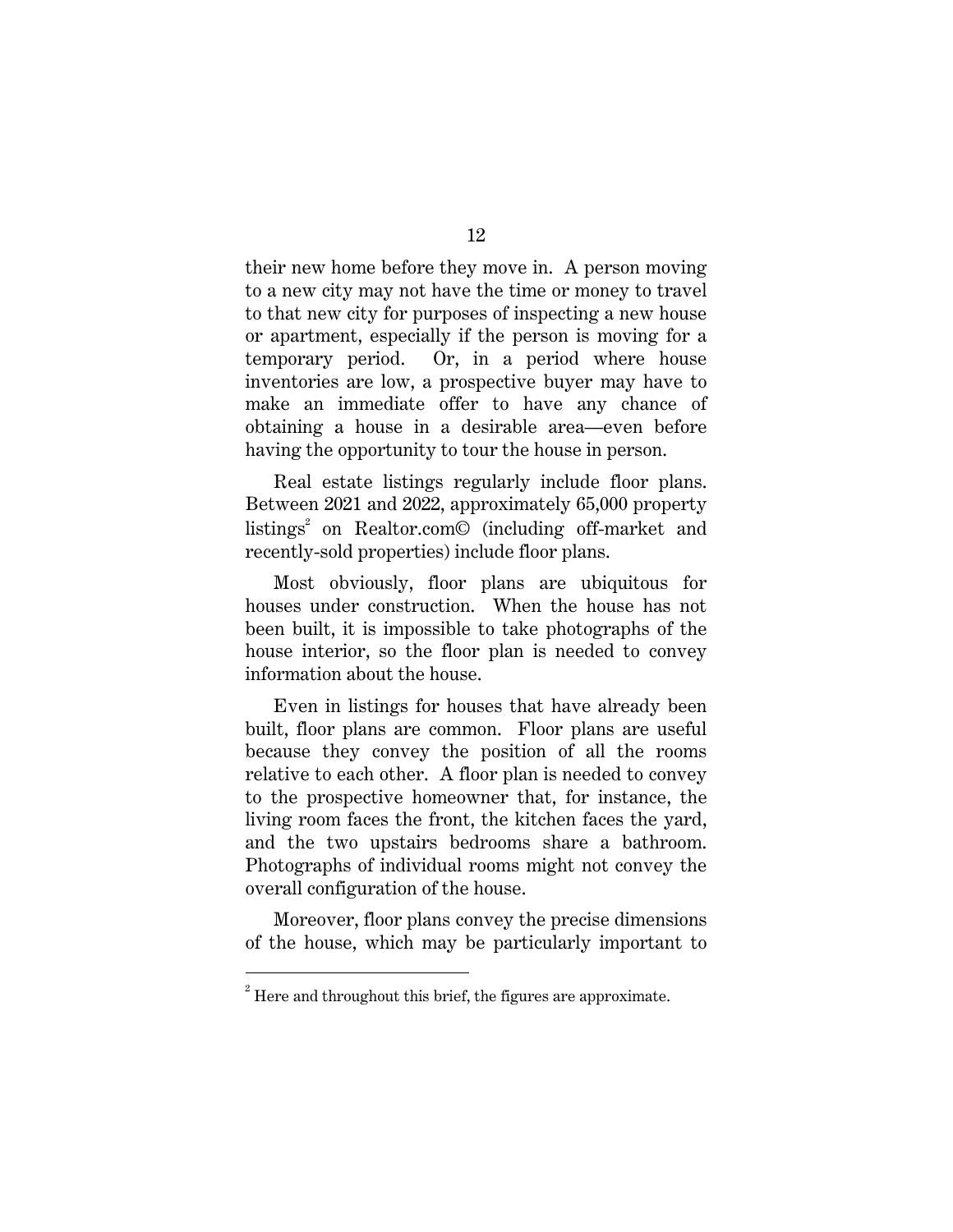people bringing large items of furniture to their new homes. A person who plans to move a piano needs to know whether the piano will fit in the living room. A floor plan, not a photograph, is needed to make this determination.

Floor plans are particularly common for condominium, townhome, and rowhome properties. Indeed, between 2021 and 2022, approximately 20,000 listings on Realtor.com© for such properties include floor plans.

Floor plans are useful in such listings because there are often multiple condominums, townhomes, and rowhomes in close proximity with the same floor plan. In that scenario, a floor plan is the most efficient and accurate way of conveying information about all those units simultaneously. It may be overkill for the seller or landlord to post photographs of every unit. Meanwhile, if a landlord posts photographs of only one unit, prospective buyers or tenants might be confused and think that the photographs refer to *their* prospective unit, rather than another unit with the same floor plan. This error may be consequential when different units with the same floor plan have varying interiors—either because they have different finishes or because they have different degrees of wear and tear. Floor plans ensure that a single image can accurately convey information about multiple units simultaneously.

Floor plans are useful for condominiums within multiunit buildings for an additional reason: it is impossible to determine the dimensions of an individual unit merely by observing the building from the outside.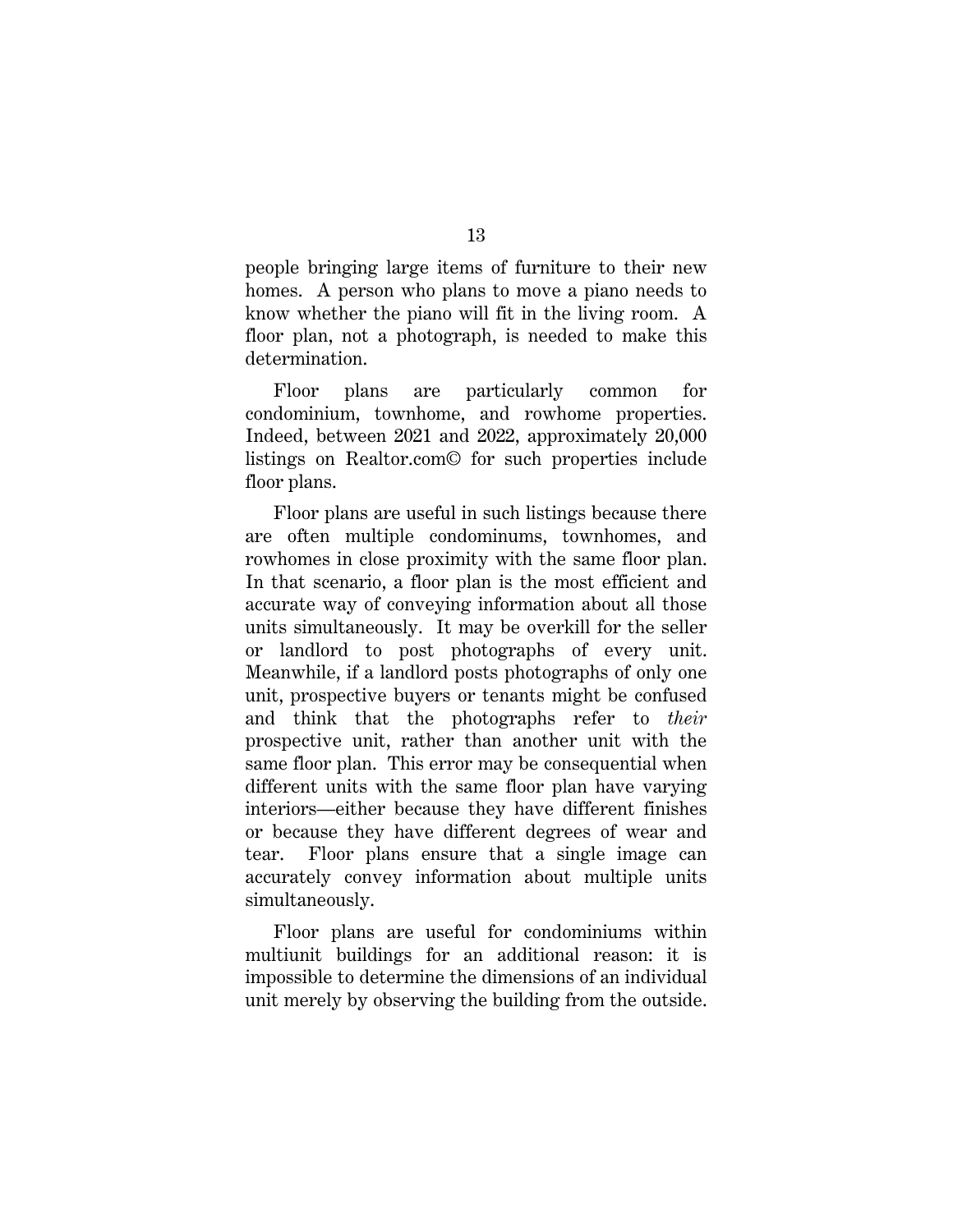For a single-family house, a prospective purchaser can get a sense of how spacious the interior is merely by looking at how big the house is from the outside (or even at a picture of the house). By contrast, for a multi-unit building, looking at the building from the outside is uninformative, so prospective buyers or tenants need a floor plan to assess the unit's size.

# B. The Eighth Circuit's Decision Will Impede the Housing Market and Create Massive Unexpected Liability for Innocent Actors.

If the Eighth Circuit's decision stands, many negative consequences loom.

First, agents and sellers—or at least those sophisticated enough to learn of the Eighth Circuit's ruling—will pull floor plans off the Internet. It is unrealistic to expect them to pay the builder a license. Typically, the builder will be impossible to track down, especially if the builder has not registered his copyright.

This will increase the confusion associated with the already stressful process of buying or renting a new home. People who lack a clear idea of the dimensions of their new homes may face an unpleasant surprise when they move in and realize their furniture does not fit.

Of course, not every agent, seller, and landlord is sophisticated enough to obtain legal advice regarding the Eighth Circuit's opinion. And anyone unburdened by a lawyer would perceive no problem with measuring the size of their own living room and writing it down.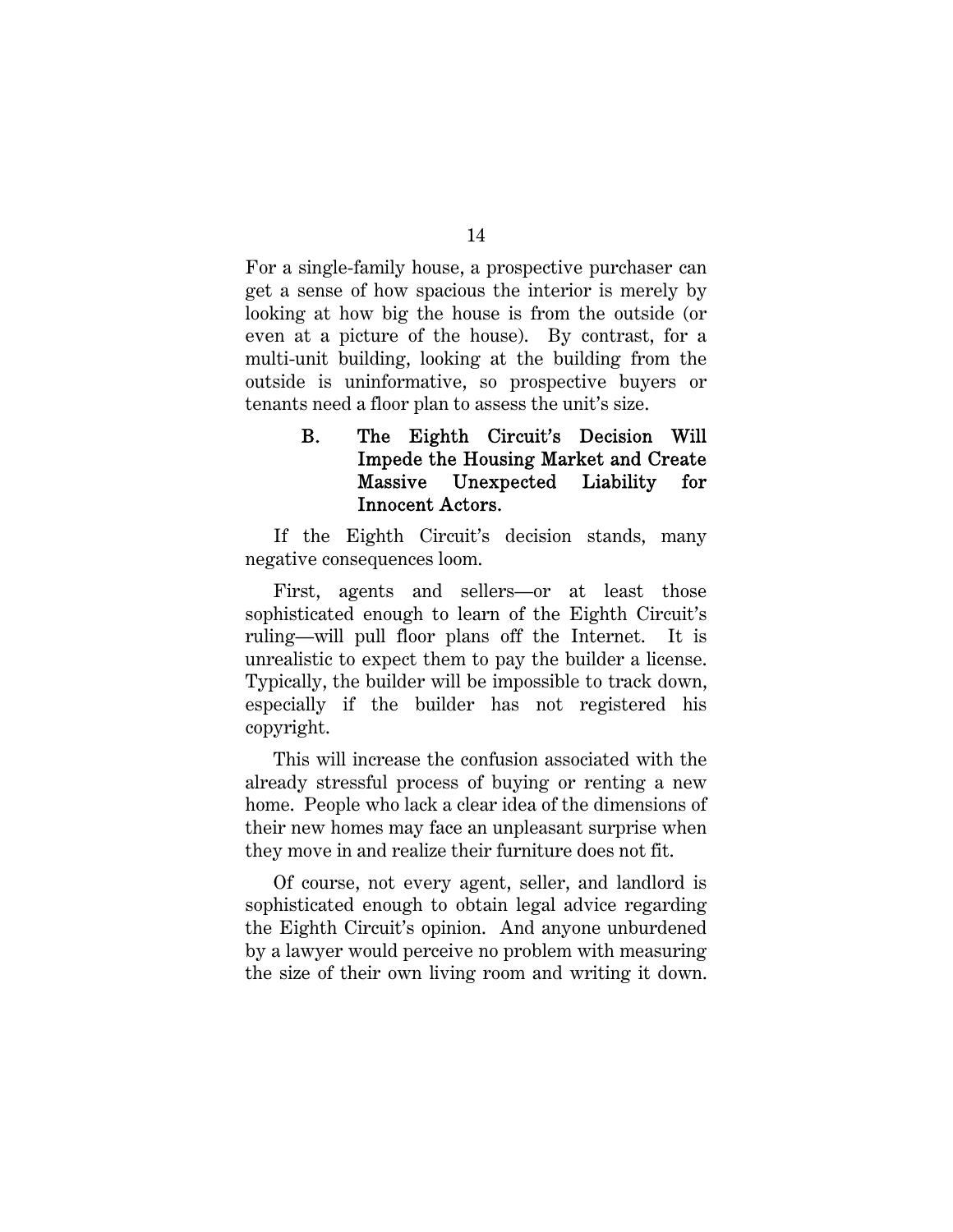Those people may unwittingly step into a copyright infringement trap.

It is important to recognize that, on websites such as Realtor.com©, the websites do not themselves collect, curate, or post information about real estate listings. Instead, those websites act as a platform for sellers and agents to post information regarding homes for sale or rent. If a seller or agent posts a floor plan, it is the seller or agent—not Realtor.com©—who faces the risk of a copyright infringement lawsuit. Most sellers and agents are not lawyers and would have no idea that their activities implicate copyright law.

It is not only sellers who face such unexpected liability. Buyers do, too. Any would-be homeowner or tenant who merely downloads a floor plan to his computer is making a copy, and hence potentially liable for infringement. Moreover, that same homeowner or tenant who forwards a copy of the floor plan to a family member or roommate might be committing a second act of copyright infringement. If the family member or roommate asks the original downloader to send a copy, the family member or roommate might be liable for induced copyright infringement. Ordinary people trying to find a new place on the Internet would lack the slightest idea that they might be breaking the law.

The availability of a fair use defense will not deter such lawsuits. Ordinary people faced with a demand letter might not be aware of such a defense or might not have the resources to hire an attorney to pursue it. That is why Congress created a categorical rule that pictorial representations are not subject to liability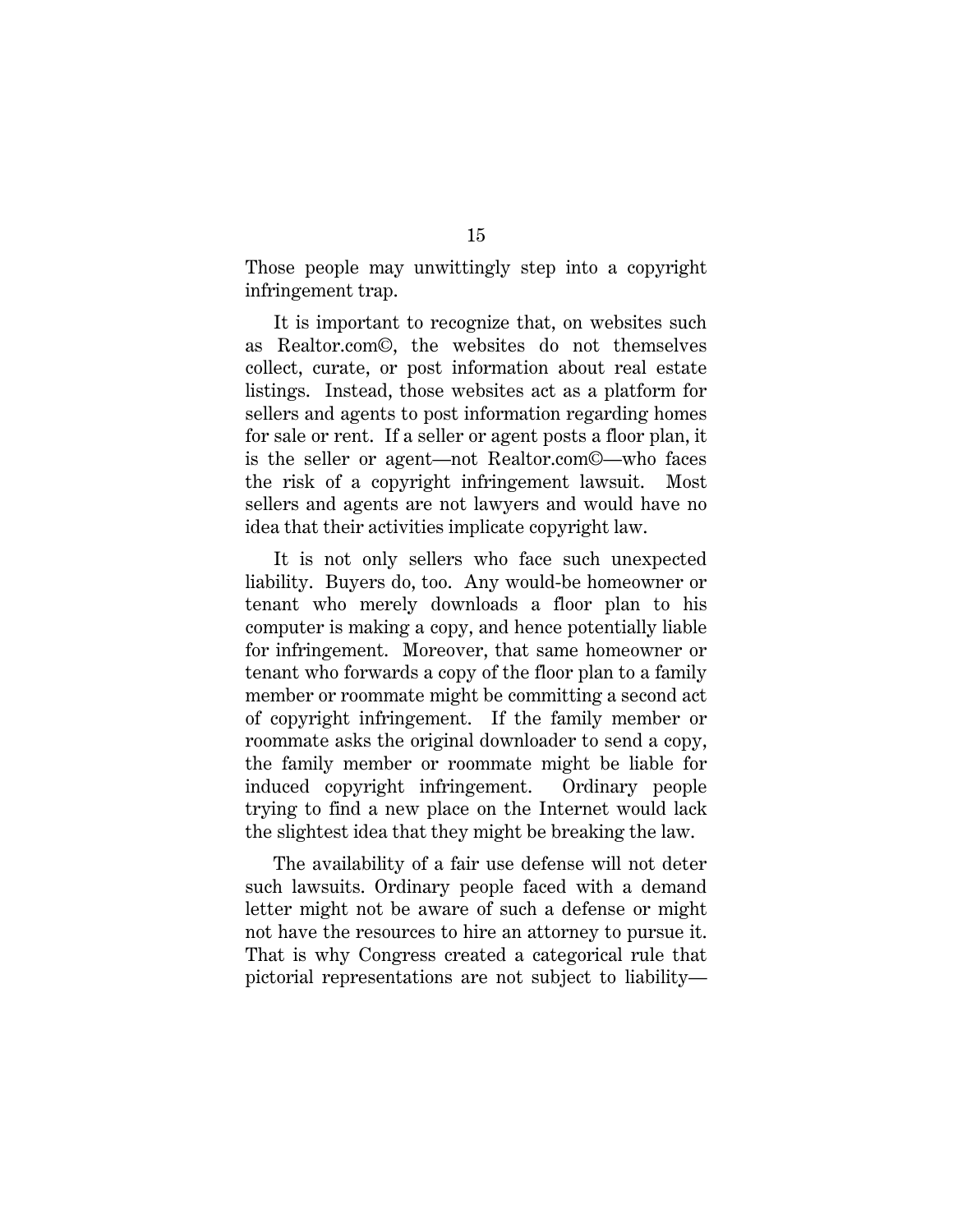and that is why the Eighth Circuit was so misguided in excluding floor plans from that categorical rule.

Moreover, if the Eighth Circuit's decision stands, *everyone* who has downloaded or uploaded a floor plan—whether they read the Eighth Circuit's decision or not—will face threats of massive *retroactive* copyright infringement liability. The Copyright Act provides a three-year statute of limitations, and laches is not a defense to an infringement suit. *Petrella v. Metro-Goldwyn-Mayer, Inc.*, 572 U.S. 663, 668 (2014). This means that any uploading or downloading of a floor plan within the last three years—including uploading and downloading that preceded the Eighth Circuit's unexpected ruling—could potentially trigger the threat of liability.

Such lawsuits are not far-fetched. It is easy to imagine an architect, armed with the Eighth Circuit's opinion and down on his luck, serving subpoenas seeking the identity of anyone who ever uploaded or downloaded a floor plan. As the Petition points out, such lawsuits are already abundant and will explode if certiorari is denied. Pet. 23.

Of course, in any such lawsuit by an architect, proving actual damages would be impossible. An architect is not harmed when a homeowner draws a floor plan of a house the homeowner has already purchased. But Congress permits, and indeed requires, awards of statutory damages even without any proof of actual damages. 17 U.S.C. § 504(c). Statutory damages are generally subject to a mandatory minimum of \$750 per violation and a maximum of \$30,000 per violation or \$150,000 per violation for willful infringement. *Id.*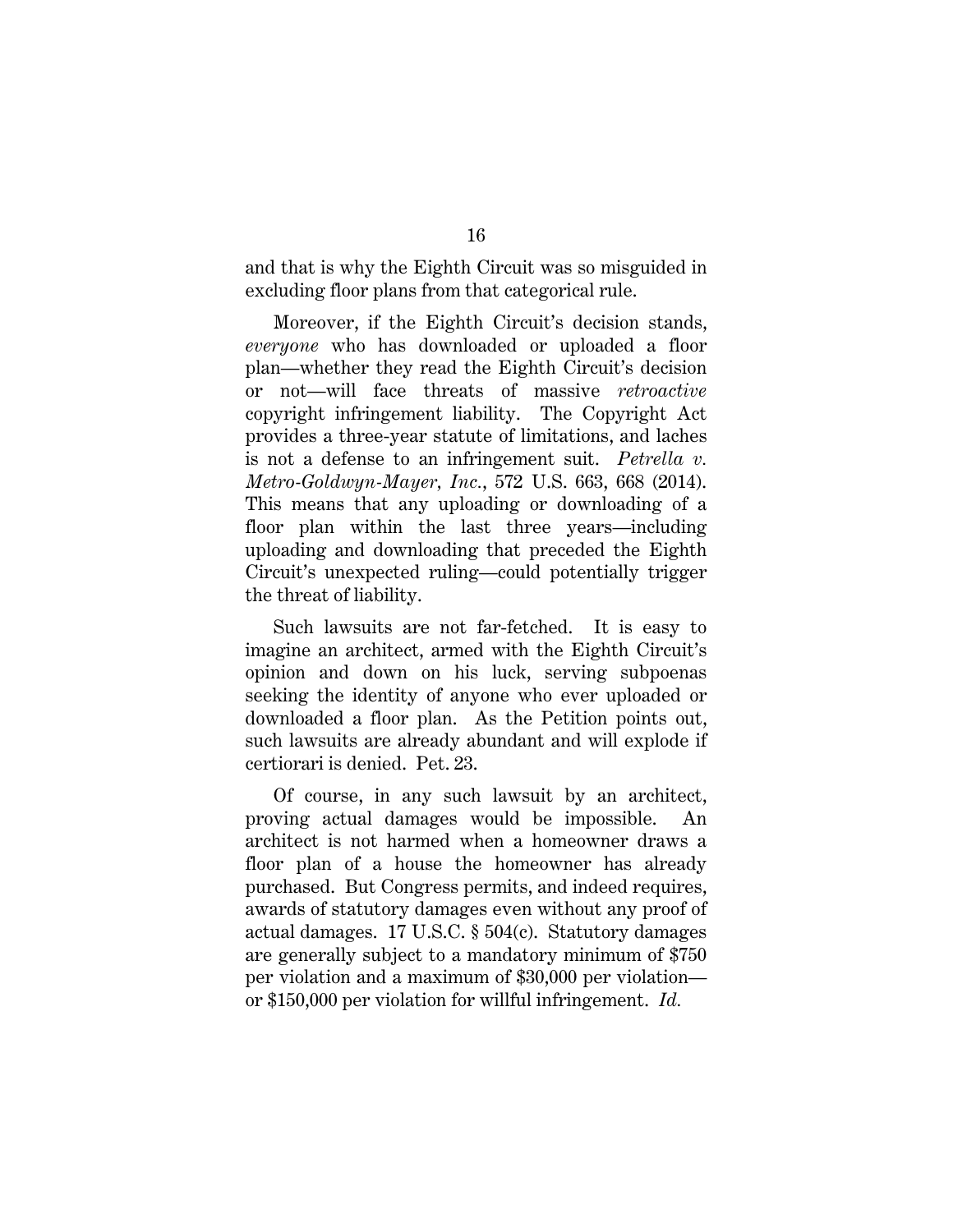Proof that the defendant was "not aware and had no reason to believe that his or her acts constituted an infringement of copyright" is not a defense to copyright infringement liability. 18 U.S.C. § 504(c)(2). Instead, such proof merely gives the district court discretion to lower the per-violation mandatory minimum from \$750 to \$200. *Id.* That may not seem like a lot, but for a defendant who repeatedly uploaded, downloaded, or shared one or more floor plans, the mandatory minimum can quickly increase. Someone hit with a demand letter would have a powerful incentive to settle. The Eighth Circuit's decision will yield copyright lawsuits that are annoying at best—and predatory at worst.

And for what? If protecting copyright served some useful purpose in this context, then perhaps the nuisance litigation could be tolerated. But as already explained, these lawsuits will not stimulate creativity, promote innovation, or protect architects from unfair competition. The Eighth Circuit's rule is therefore the rare case of a rule that will cause significant harm with *no* offsetting benefits.

### C. The Eighth Circuit's Decision Creates Uncertainty on Whether Interior Photographs Can be Infringing.

In ruling that floor plans are not "other pictorial representations," the Eighth Circuit observed that § 120(a) "applies only when 'the building in which the work is embodied is located in or ordinarily visible from a public place.'" Pet. App. 10a. The court stated that "it would be quite difficult to create a floorplan of a building simply by viewing it from a public place." *Id.*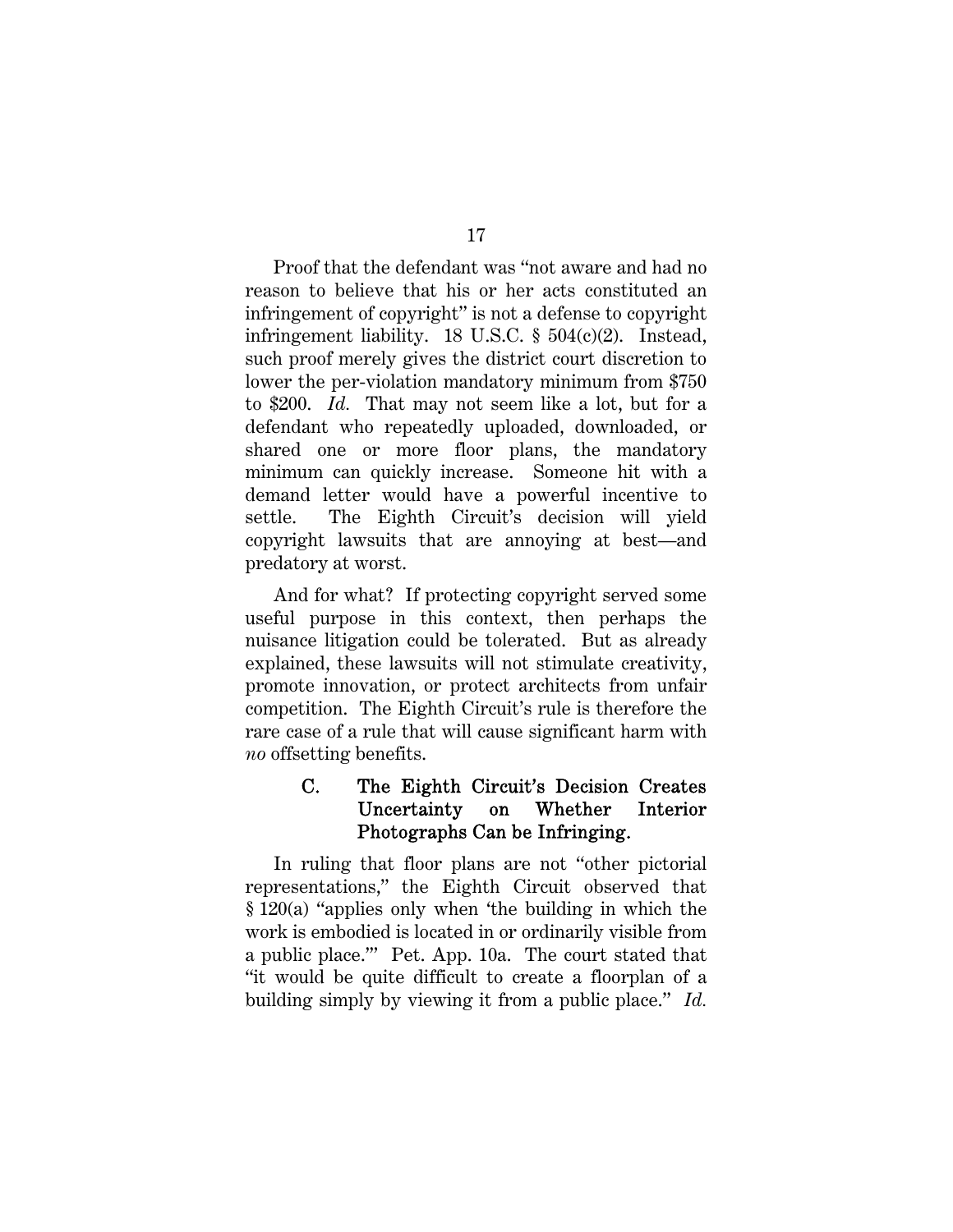"Floorplans typically stem from someone's access to the interior of a building, though perhaps some interior features of a building are discernible from the outside." *Id.*

This reasoning immediately prompts a question: do *photographs* of a home interior, that would be impossible to create from a public place, fall within Section 120(a)'s exemptions?

In *amicus*'s view, regardless of the outcome of this case, all photographs, whether interior or exterior, fall within Section 120(a)'s exemptions and cannot be the basis for a copyright infringement suit by an architect. Section 120(a) says "photographs." There is no possible way to interpret this word to exclude interior photographs.

To be sure, the Eighth Circuit interpreted "pictorial representations" to exclude floor plans. But the Eighth Circuit believed the phrase "pictorial representations" to be ambiguous as to whether it covered floor plans, thus warranting analysis of surounding statutory provisions as a tool to resolve that ambiguity. It then believed that Section 120(a)'s reference to buildings "visible from a public place" was evidence that the ambiguity in "pictorial representations" should be resolved in Respondents' favor.

The same methodological approach would not work for "photographs." The word "photographs" is not even *arguably* ambiguous. Even if there is some theoretical wiggle room to interpret "pictorial representations" to exclude floor plans, there is *no* wiggle room to interpret "photographs" to exclude interior photographs.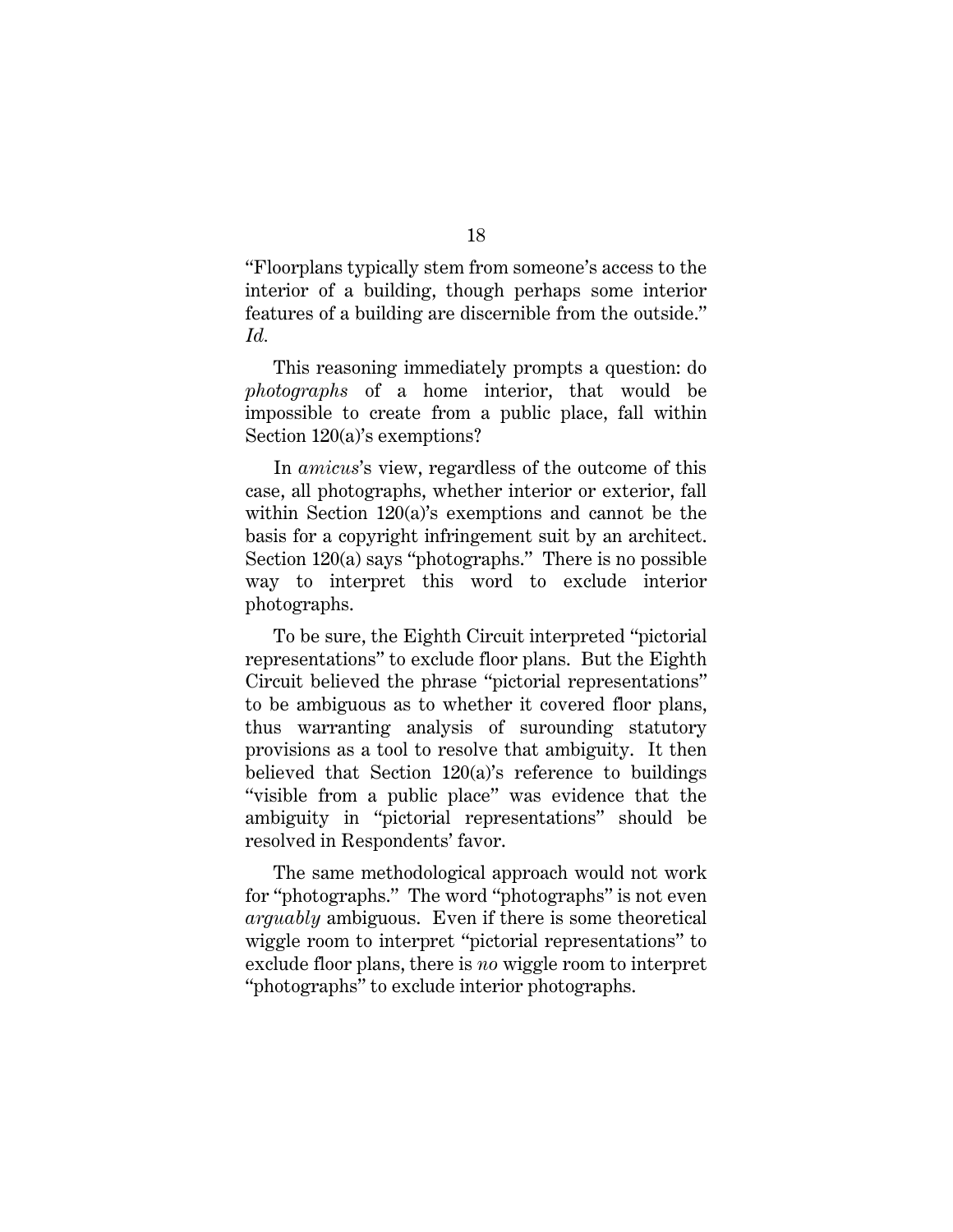That said, the Eighth Circuit's decision does not resolve all doubt on this issue. If in fact interior photographs might infringe an architect's copyright, the consequences on the real estate market would be devastating. Imagine trying to search for houses online without having access to any photographs of any house interiors.

Between 2021 and 2022, approximately 150,000,000 interior photographs appeared on Realtor.com©. During that time, nearly 92% of Realtor.com©'s forsale listings—comprising over 8,500,000 listings included at least one interior photograph. If these interior photographs infringed the architect's copyright, the amount of retroactive liability could be staggering.

Architects, emboldened by the Eighth Circuit's decision, may bring suits under this theory, which will send shockwaves across the real estate industry and many others industries. This Court should grant review and nip this prospect in the bud.

### **CONCLUSION**

The petition for a writ of certiorari should be granted.

Respectfully submitted,